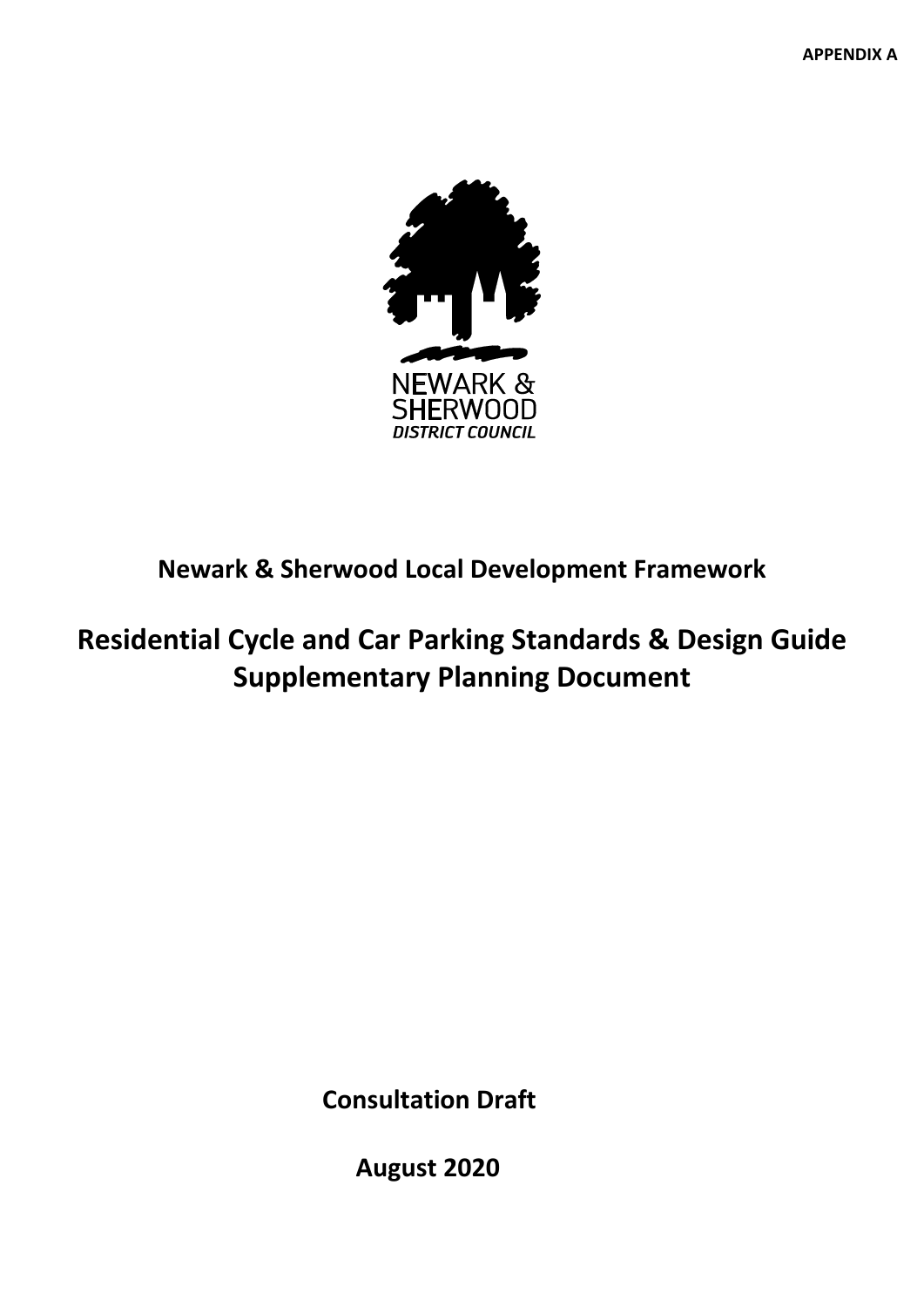# **Document Passport**

# **Title: Newark and Sherwood Draft Residential Cycle and Car Parking Standards Supplementary Planning Document**

- **Status:** Consultation document
- **Summary:** This Supplementary Planning Document ('SPD') sets out the District's approach in relation to parking standards and design of parking provision for new residential development.

As an SPD this document provides further guidance on policies within the District Council's Amended Core Strategy and Allocations and Development Management DPD but does not develop new ones. This document is part of the Council's Local Development Framework and will be a material consideration in the determination of planning applications.

**Consultation Summary:** The District Council will consult Elected Members, local residents, landowners, developers, Town and Parish Councils, registered housing providers and other interested parties for a period of 8 weeks from xx to xx. Following consideration of representations received, the Council will revise the document and submit the final version to the Council's Economic Development Committee.

# **Date of Approval for Consultation:**

### **Route of Approval for Consultation:**

**Proposed Consultation period:**

### **After the consultation:**

# **Estimated Date of Final Adoption:**

| Matthew Norton MA (Hons) MPA MRTPI                    |
|-------------------------------------------------------|
| Business Manager – Planning Policy and Infrastructure |
| <b>Newark and Sherwood District Council</b>           |
| Castle House                                          |
| Great North Road                                      |
| <b>Newark</b>                                         |
| Nottinghamshire                                       |
| <b>NG2 1BY</b>                                        |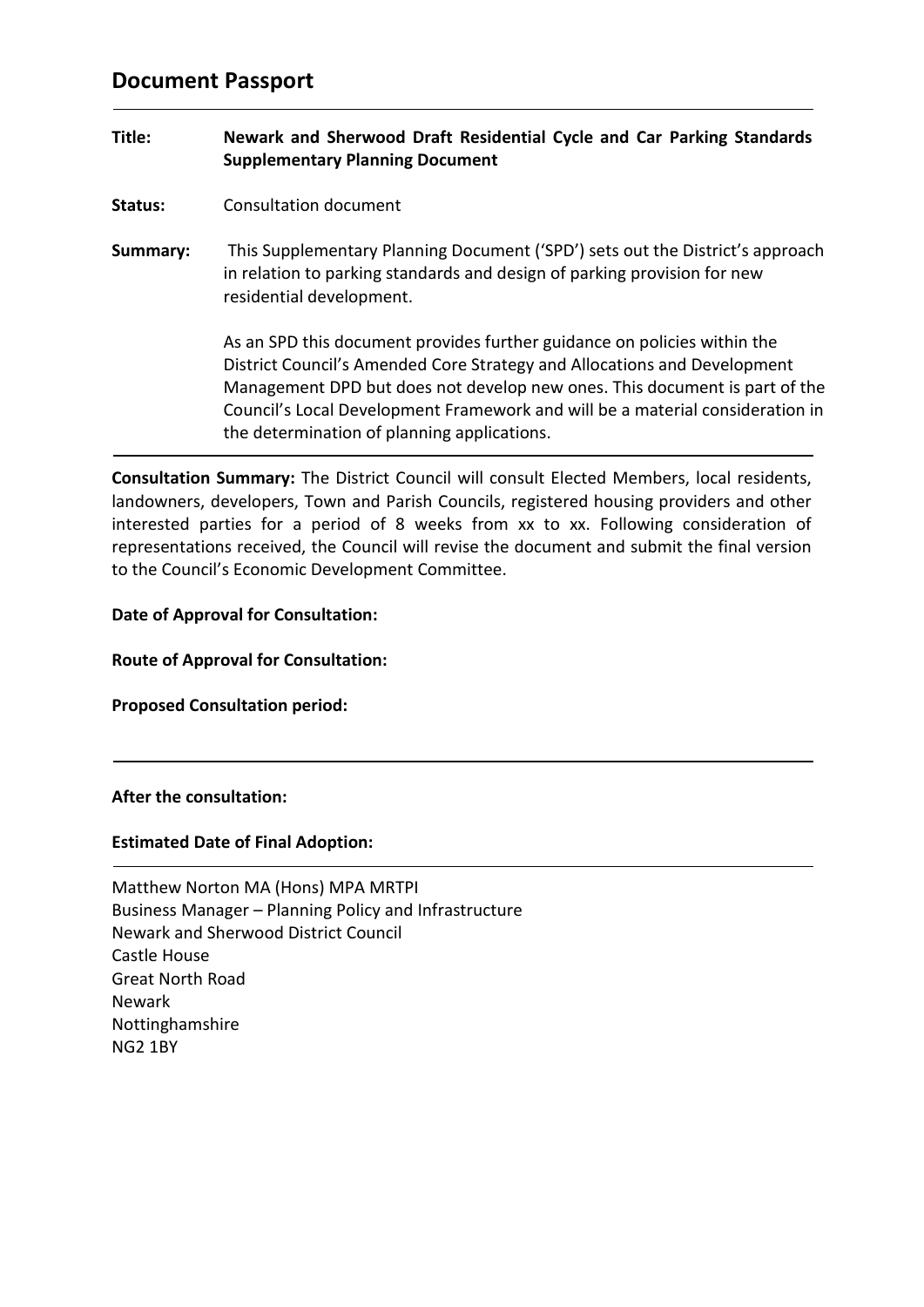# **Contents**

| $\mathbf{1}$            |  |
|-------------------------|--|
|                         |  |
|                         |  |
|                         |  |
| $\mathbf{2}$            |  |
|                         |  |
|                         |  |
|                         |  |
| $\overline{\mathbf{3}}$ |  |
|                         |  |
| 4                       |  |
|                         |  |
|                         |  |
| 5                       |  |
|                         |  |
|                         |  |
|                         |  |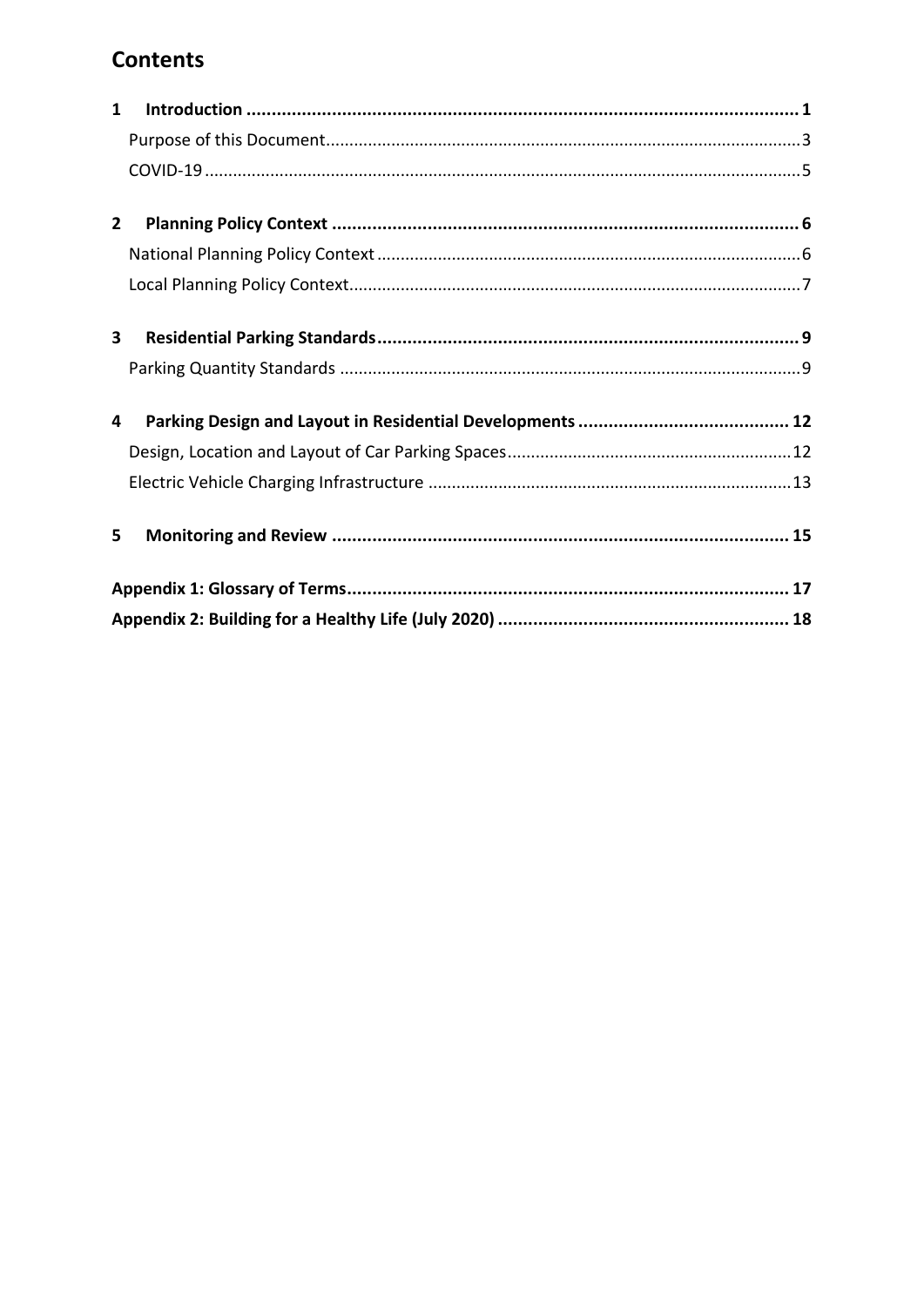# <span id="page-3-0"></span>**0 Executive Summary**

0.1 The SPD seeks to encourage the provision of well-designed development by setting out clear requirements and guidance with regards to residential parking when designing new developments. These requirements are summarised below.

**Key Principle 1– Cycle and Car Parking Standards** New residential development shall provide as a minimum the required amount of cycle and car parking as set out in Table 1 below.

| Table 1: Proposed Car Parking Standards (applies to all tenures) |  |
|------------------------------------------------------------------|--|
|------------------------------------------------------------------|--|

|                                                 | <b>Newark Urban Area</b>                                                                                                                                                                                                                                                                                                                                                                                           | <b>Rest of the District</b> |  |
|-------------------------------------------------|--------------------------------------------------------------------------------------------------------------------------------------------------------------------------------------------------------------------------------------------------------------------------------------------------------------------------------------------------------------------------------------------------------------------|-----------------------------|--|
| 1 bedroom dwellings                             | 1 space per dwelling                                                                                                                                                                                                                                                                                                                                                                                               | 1 space per dwelling        |  |
| 2 bedroom dwellings                             | 2 spaces per dwelling                                                                                                                                                                                                                                                                                                                                                                                              | 2 spaces per dwelling       |  |
| 3 bedroom dwellings                             | 2 spaces per dwelling                                                                                                                                                                                                                                                                                                                                                                                              | 3 spaces per dwelling       |  |
| 4 + bedroom dwellings                           | 3 spaces per dwelling                                                                                                                                                                                                                                                                                                                                                                                              | 3 spaces per dwelling       |  |
| Shared (overflow) and Visitor<br>Parking        | Shared (overflow) and visitor parking can be accommodated on street where kerb to kerb<br>distances allow sufficient space for car parking on one or both sides of the street. If kerb to<br>kerb distances are modest, the risk of pavement parking increases. In this instance, the<br>council will seek some off street, unallocated car parking provision. This will be determined<br>on a case by case basis. |                             |  |
| sheltered<br>Retirement /<br>extra care housing | To be determined on a case by case basis demonstrated by a Transport Assessment,<br>Transport Statement or Travel Plan as appropriate. Survey data of comparable sites and<br>explanation of anticipated car levels relating to the particular care model being proposed<br>will be required. Ambulance and mini-bus siting should also be considered as well as parking<br>for mobility scooters.                 |                             |  |

#### **Table 2: Proposed Cycle Parking Standards (applies to all tenures)**

|                         | Cycle Parking              |
|-------------------------|----------------------------|
| 1 bedroom dwellings     | Min. 1 space per dwelling  |
| 2 & 3 bedroom dwellings | Min. 2 spaces per dwelling |
| 4 + bedroom dwellings   | Min. 3 spaces per dwelling |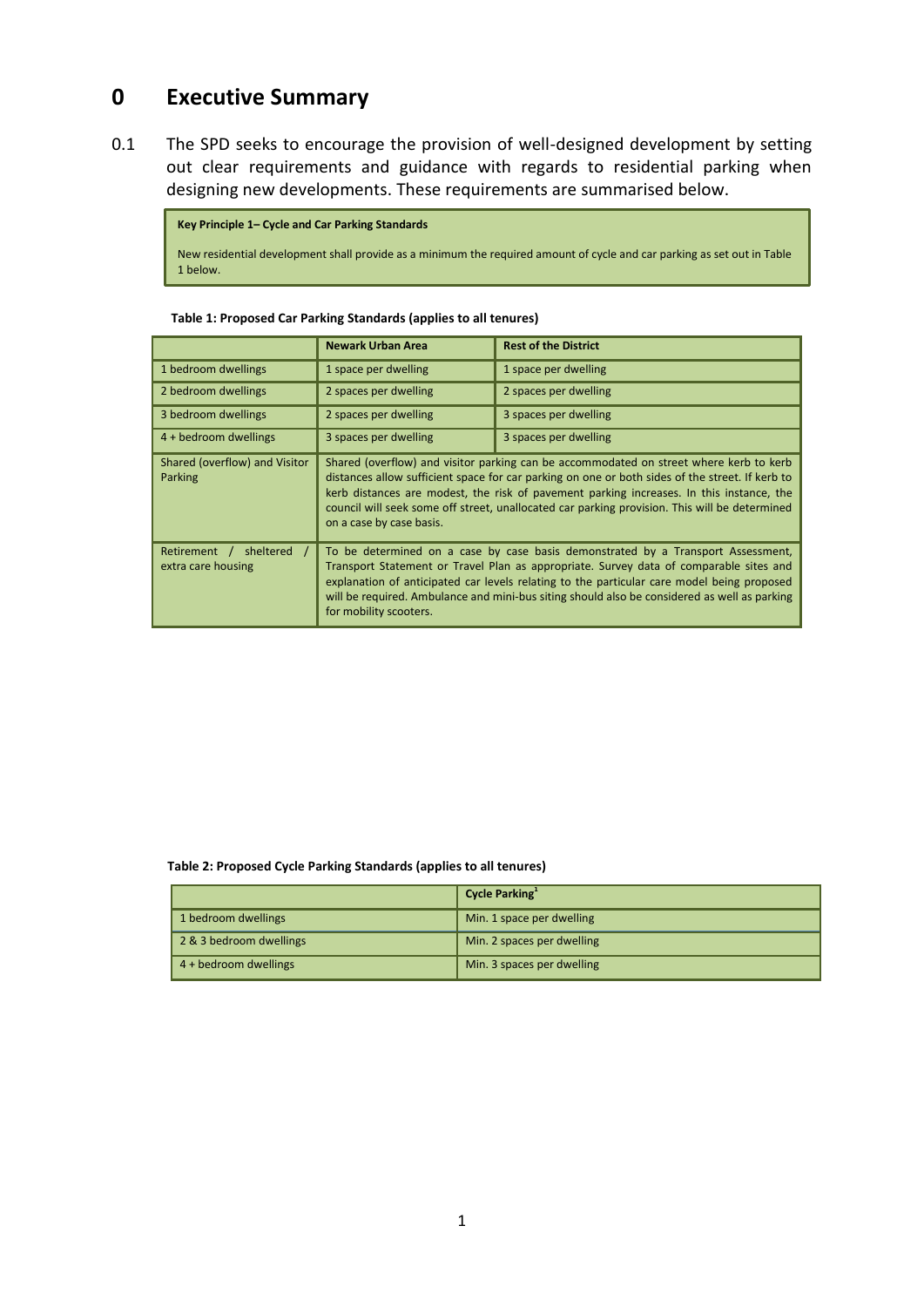#### **Key Principle 2- Design, Location and Layout of Car Parking Spaces**

All new housing development will be expected to design car parking as follows:

- New residential development will use Building for a Healthy Life (Cycle and Car Parking) or any superseding document to aid discussions and design proposals about any proposed residential development in respect of the design and location of car parking. This will support Spatial Policy 7 (Sustainable Transport) of the Amended Core Strategy (bullet 5) which seeks to provide appropriate and effective parking provision, both on and off-site.
- The preference is to provide parking on the plot of individual dwellings and where residents can see their cars from within their home (i.e. parking to the front or side of the property); tandem parking will not normally be supported;
- On-plot parking solutions such as parking behind the building line (i.e. between individual dwellings) or in front of the building line where an equal amount of space to the surface parking area is provided for soft landscaping;
- Frontage parking can have a detrimental effect on the street scene. A maximum of four bays (to be counted as four parking spaces) are permitted in a line before a minimum break equal in size (length and width) is provided for soft landscaping. Soft landscaping will be designed to be taller than cars, as such trees will be required. Rows of frontage parking of four bays will only be permitted on one side of the street.
- The surface finish of the driveway, particularly in the settlement boundary, should be entirely smooth and hard and must be incorporated into a wider sustainable drainage scheme. A loose surface finish will be resisted in most circumstances, however this may be an appropriate design solution in rural areas.
- Parking spaces (not including garages) shall be a minimum of 3m x 5.5m (or relevant measurements at the time of submission as contained within the Nottinghamshire Highway Design Guide) with an additional 0.5m if bounded by a wall, fence, hedge, line of trees or other similar obstruction on one side and 1m if bounded on both sides.
- If garages are to be counted as a car parking space they will be required to have clear internal dimensions of at least 3.3m x 6m per single garage space (including integral garages) with a minimum door width of 2.4m or 6m x 6m per double garage space with a minimum door width of 4.2m (or most up-to-date dimensions outlined in the relevant Nottinghamshire Highway Design Guide at the time of submission). The applicant will also be required to demonstrate that there is suitable storage provision for items usually stored within a garage (including bicycles if the developer is counting garages as cycle storage). If these two elements are not met, the garage will not be counted as a car parking space. Additional depth and/or width may be required where it cannot be demonstrated that garages have suitable storage provision.
- Rear parking courts will be strongly resisted due to the cost of quality implementation (often results in poor quality, unattractive and unsafe environments) and the widespread preference of residents to park as close to their front door as possible. Where they are used, they will be required to meet they will be required to meet the requirements se<br>Set out in Appendix 3.3 and 2.3 and 3.3 and 3.3 and 3.3 and 3.3 and 3.3 and 3.3 and 3.3 and 3.3 and 3.3 and 3.

#### **Key Principle 3- Electric Vehicle Charging Infrastructure**

All new housing developments shall provide the following recommended minimum specification:

- Each dwelling shall be provided with 1 fast charge socket connect with a 32 amp radial circuit which is directly wired to an appropriate RCD at the consumer unit and shall comply with the relevant version of the 'Minimum Technical Specification – Electric Vehicle Homecharge Scheme (EVHS)';
- The socket shall be located where it is easily accessible from a dedicated parking bay;
- In the case residential developments do not provide one space per dwelling (e.g. an apartment scheme in the town centre) or provide unallocated parking spaces, it is expected that each parking space will still meet the above recommendation specification.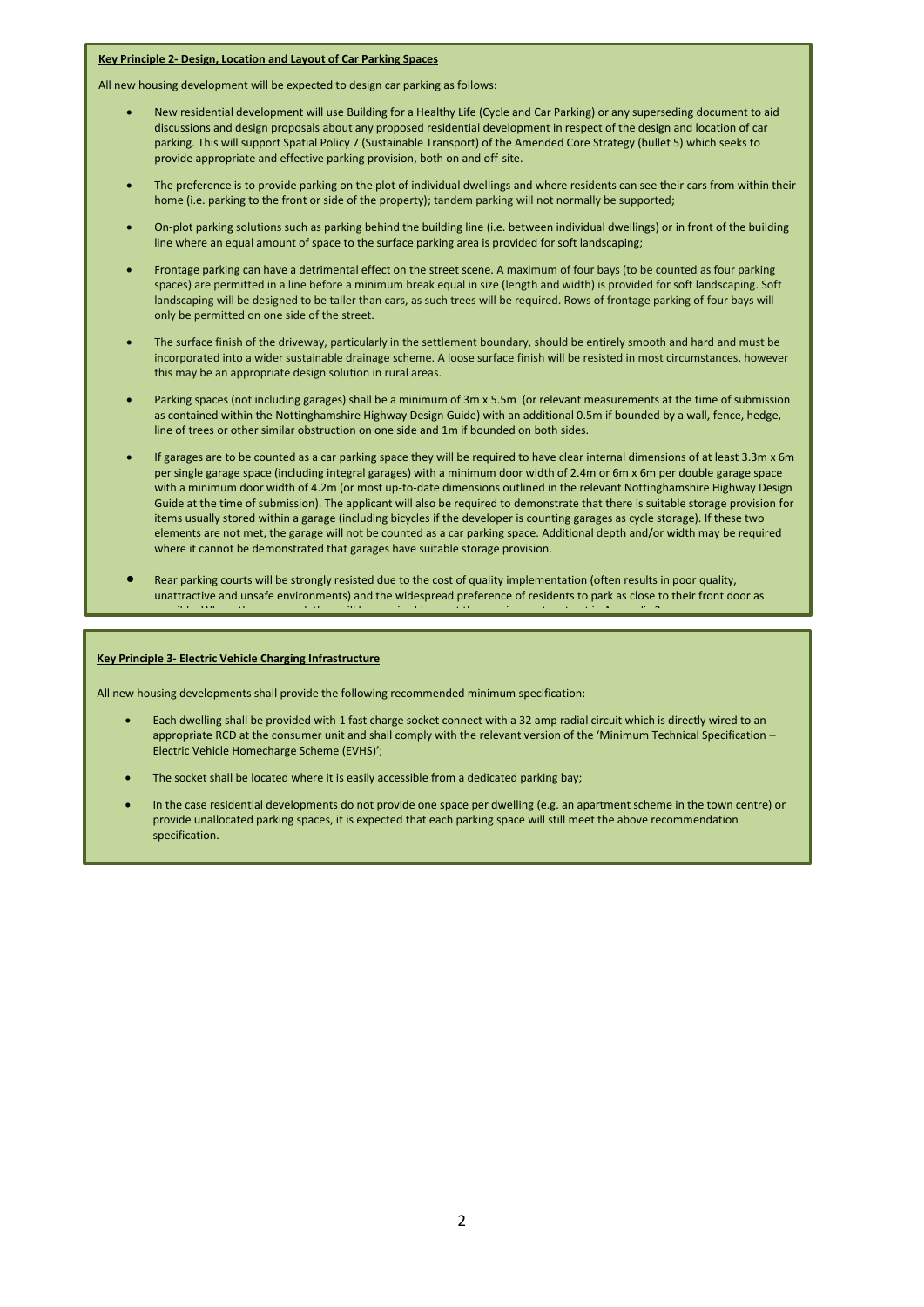# **1 Introduction**

# **Purpose of this Document**

- <span id="page-5-0"></span>1.1 The purpose of this document is to set out the parking standards and design principles for parking in new residential developments in the District. This encapsulates both car and cycle parking and will apply when considering planning applications for new residential development. This document seeks to ensure new development provides the required level of parking provision to accommodate demand without over providing, which would lead to developments dominated by the car, or under providing which would result in a shortfall or parking spaces, leading to potential highway safety problems in the future. Good design of car parking provision will also ensure additional strain is not placed on the highway or safety of users. Non-residential development will be dealt with using the Nottinghamshire Highway Design Guide (or equivalent at the time of submission).
- 1.2 The principal objectives associated with developing a set of parking standards and design principles in respect of car parking on new residential developments for the District are as follows:
	- To provide high quality, attractive, well-designed places to live with safe, convenient and useable parking provision;
	- To encourage people to cycle more for short distance trips of three miles or less to improve the health and wellbeing of residents, improve air quality, reduce fuel emissions / energy consumption and release road capacity for those using their cars for longer journeys that cannot easily or practically be completed by cycle;
	- To reduce the risk of anti-social and displaced car parking that can compromise the visual qualities of a street whilst also frustrating the ability of pedestrians (particularly the most vulnerable street users, i.e. wheelchair users and those with visual impairments) to navigate places safely and easily;
	- To ensure a consistent and transparent approach to assessing planning applications;
	- To respond to the particular characteristics of different areas and localities in the District in terms of accessibility by all modes of transport and restrictions on space availability.
- 1.3 The document is being produced as a Supplementary Planning Document ('SPD') under the provisions of the Planning and Compulsory Purchase Act 2004 and is supported by a Topic Paper which outlines the context and rationale for the SPD. It sets out the context for the provision and design of cycle and car parking on new residential development and the details of how the District Council will seek to negotiate these matters. In addition to parking standards for new residential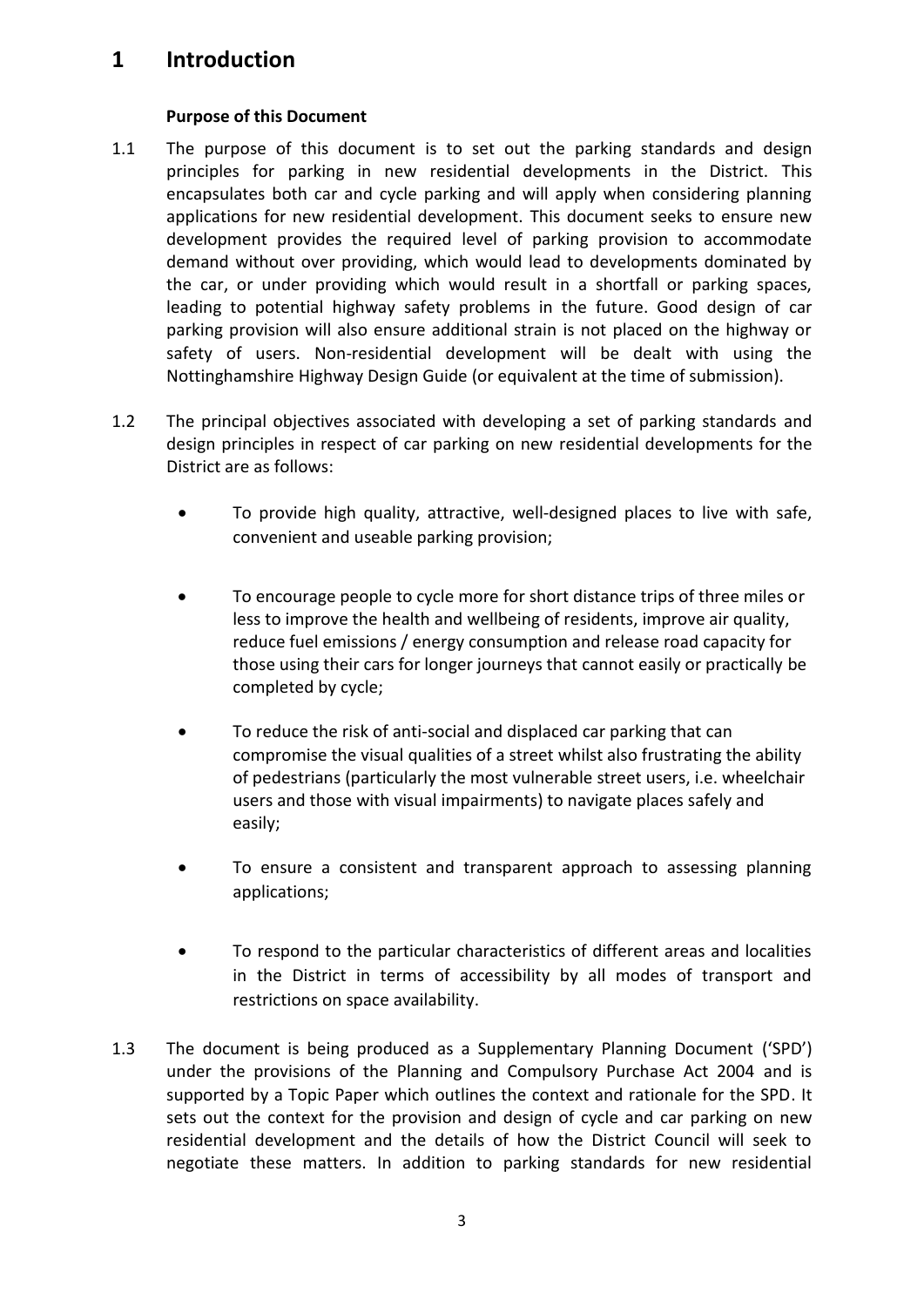development, this document also sets out the requirements for electric charging infrastructure provision.

- 1.4 As an SPD, the document provides further guidance on policies within the Council's Development Plan but does not develop new ones. When adopted, this SPD will become part of the Council's Local Development Framework and will be a material consideration in the determination of planning applications.
- 1.5 The aim of this SPD is to support Spatial Policy 7: Sustainable Transport, Core Policy 9 (Sustainable Design) and Policy DM5 (Design) as the Development Plan currently contains no parking standards for new residential development.

# **Spatial Policy 7: Sustainable Transport**

The Council will encourage and support development proposals which promote an improved and integrated transport network and an emphasis on non-car modes as a means of access to services and facilities. In particular the Council will work with the County Council and other relevant agencies to reduce the impact of roads and traffic movement, to support the development of opportunities for the use of public transport, increase rural accessibility and to enhance the pedestrian environment.

Development proposals should contribute to, the implementation of the Nottinghamshire Local Transport Plan and should:

• minimise the need for travel, through measures such as travel plans for all development which generate significant amounts of movement, and the provision or enhancement of local services and facilities;

• provide safe, convenient and attractive accesses for all, including the elderly and disabled, and others with restricted mobility, and provide links to the existing network of footways, bridleways and cycleways, so as to maximise opportunities for their use;

• be appropriate for the highway network in terms of the volume and nature of traffic generated, and ensure that the safety, convenience and free flow of traffic using the highway are not adversely affected;

• avoid highway improvements which harm the environment and character of the area;

• provide appropriate and effective parking provision, both on and off-site, and vehicular servicing arrangements in line with Highways Authority best practice; and

• ensure that vehicular traffic generated does not create new, or exacerbate existing on street parking problems, nor materially increase other traffic problems, taking account of any contributions that have been secured for the provision of off-site works.

The District Council will safeguard locations of highway or public transport schemes identified within the Nottinghamshire Local Transport Plan and its implementation plan.

Development will not be supported where it would prevent the implementation of these schemes. The location of these schemes are identified on the Policies Map. The route of that part of the Southern Link Road which has not been built will be safeguarded and is indicatively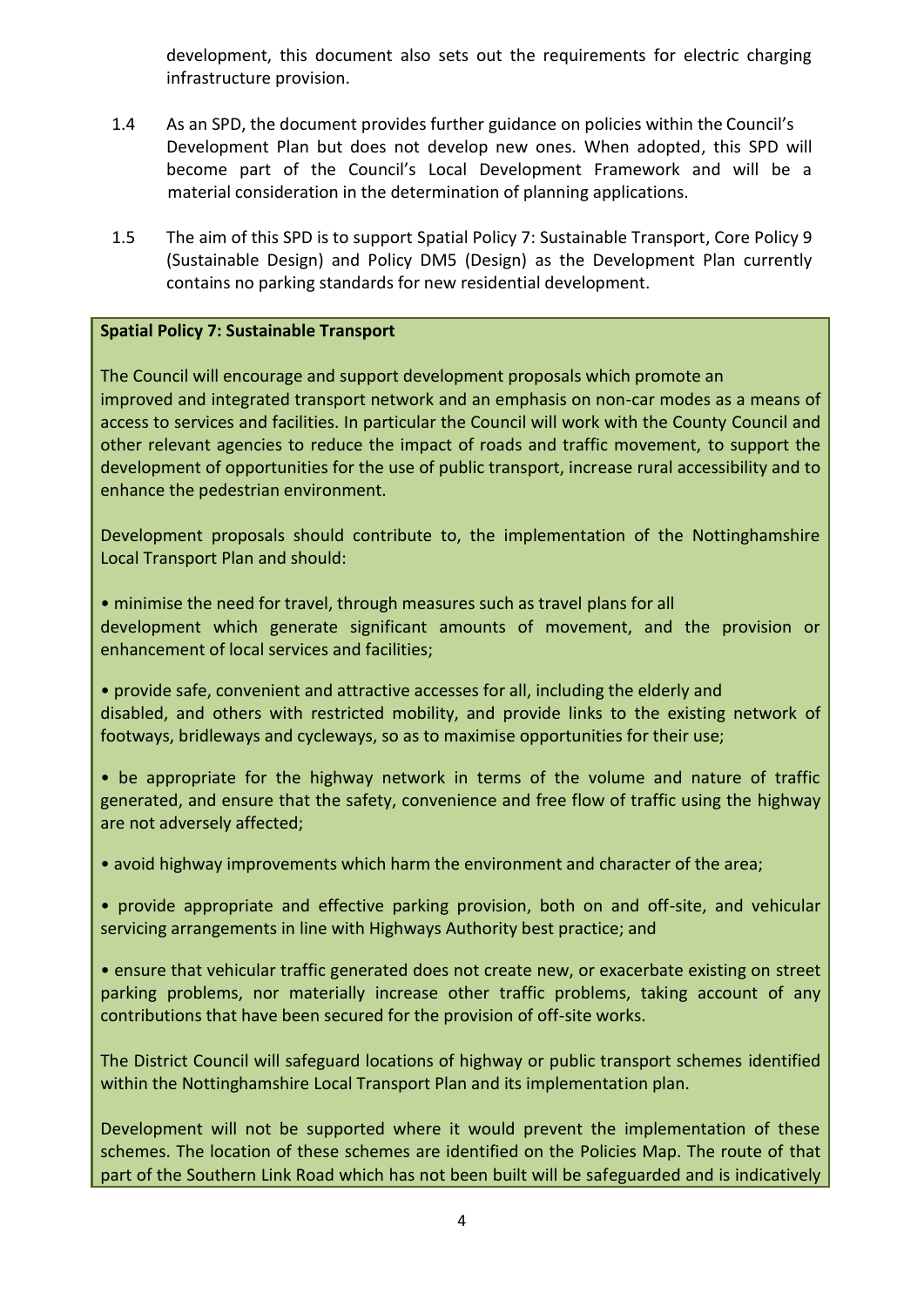defined on the Policies Map and Figure 5 in line with NAP2A and NAP4. The Council will safeguard land for a possible Newark Rail Flyover, to replace the existing flat crossing to the north of Newark Northgate Station, which has been symbolised on the Newark Key Diagram and identified on the Policies Map.

High quality, safe, cycle, footpath and bridleway networks will be safeguarded and extended to provide opportunities to reduce the number of short car journeys and for cycling, walking and horse riding for recreation in the countryside. Disused railway lines will be protected from other forms of development, to safeguard their potential to be reinstated to their former use for commercial or leisure purposes, or to extend the cycling or footpath networks.

All major developments should be well located for convenient access by non-car modes, such as walking, cycling and high quality public transport including those measures set out in national planning policy and policies CP11, NAP 1, NAP 2A, 2B and 2C, SoAP1, ShAP2, ShAP4 and Appendix D of the Core Strategy.

The District Council will promote and support the use of the River Trent for commercial and tourism activities.

1.6 The document is divided into 4 chapters. Chapters 1 and 2 help set the context, introducing the planning policy context. Chapters 3 and 4 set out the minimum parking standards and design principles expected by the Council. The Council appreciates that some of the terms and concepts may be new to some readers, so please see the glossary at Appendix 1.

# **COVID-19**

<span id="page-7-0"></span>1.7 Due to the impact of COVID-19, and in order to ensure that everyone is able to submit their comments, the Council has decided to extend its usual consultation period of 6 weeks by a further 2 weeks.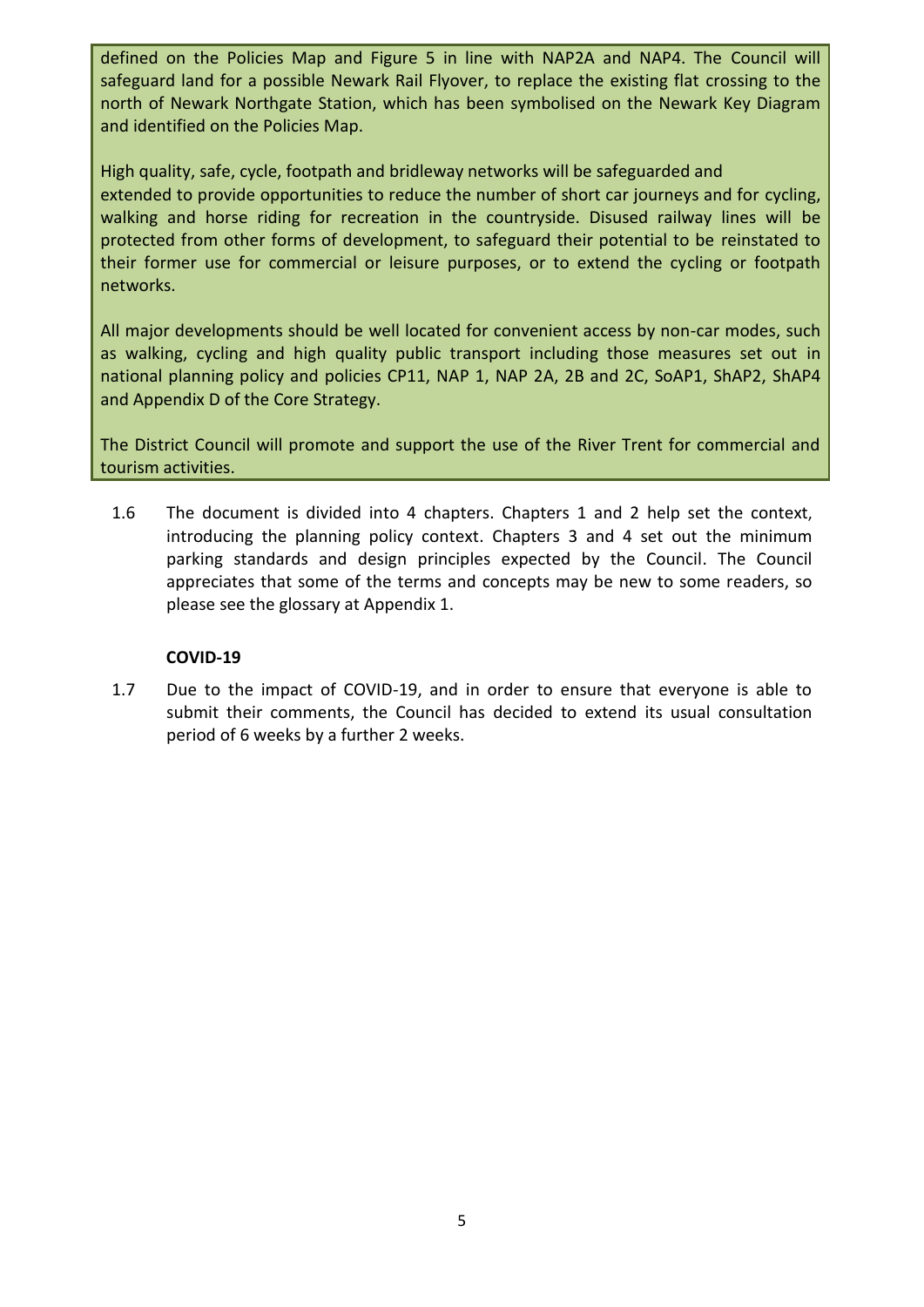# <span id="page-8-0"></span>**2 Planning Policy Context**

2.1 This SPD has been prepared in accordance with national and local planning and housing policies and guidance, which are summarised below.

# **National Planning Policy Context**

- <span id="page-8-1"></span>2.2 The **National Planning Policy Framework (2019)**<sup>1</sup> ('NPPF') sets out the Government's key objectives and requires Local Plan's to be prepared positively in a way which is aspirational but deliverable, to be prepared with the objective of contributing to the achievement of sustainable development and to serve a clear purpose (Paragraph 16).
- 2.3 Paragraph 26 outlines that to provide maximum clarity about design expectations at an early stage, SPD's should use visual tools such as design guides and codes to provide a framework for creating distinctive places, with a consistent and high quality standard of design. The level of detail and degree of prescription should be tailored to the circumstances in each place and should allow a suitable degree of variety where this would be justified.
- 2.4 Paragraph 31 outlines that the preparation and review of all policies should be underpinned by relevant and up-to-date evidence which should be adequate and proportionate, focused tightly on supporting and justifying the policies concerned and take into account relevant market signals. Although the SPD will not form part of the Development Plan, it does support its implementation and so it is considered essential that the preparation of the document is underpinned by requirements of Paragraph 31 to ensure robustness.
- 2.5 Paragraph 102 of the NPPF requires that transport issues be considered from the earliest stages of development proposals and plan-making so that patterns of movement, streets, parking and other transport considerations are integral to the design of schemes and contribute to plan-making and decision-making. Paragraph 104 requires that planning policies provide for high quality walking and cycling networks and supporting facilities such as cycle parking.
- 2.6 In respect of local parking standards for residential development by requiring the following to be taken into account:
	- The accessibility of the development;
	- The type, mix and use of the development:
	- The availability of and opportunities for public transport;
	- Local car ownership levels; and
	- The need to ensure an adequate provision of spaces for charging plug-in and other ultra-low emission vehicles.
- 2.2 Paragraph 106 of the NPPF states that maximum parking standards for residential development should only be set where there is a clear and compelling justification

1

<sup>&</sup>lt;sup>1</sup> National Planning Policy Framework 2019. See

https://assets.publishing.service.gov.uk/government/uploads/system/uploads/attachment\_data/file/810197/NPPF\_Feb\_2019\_revised.pd f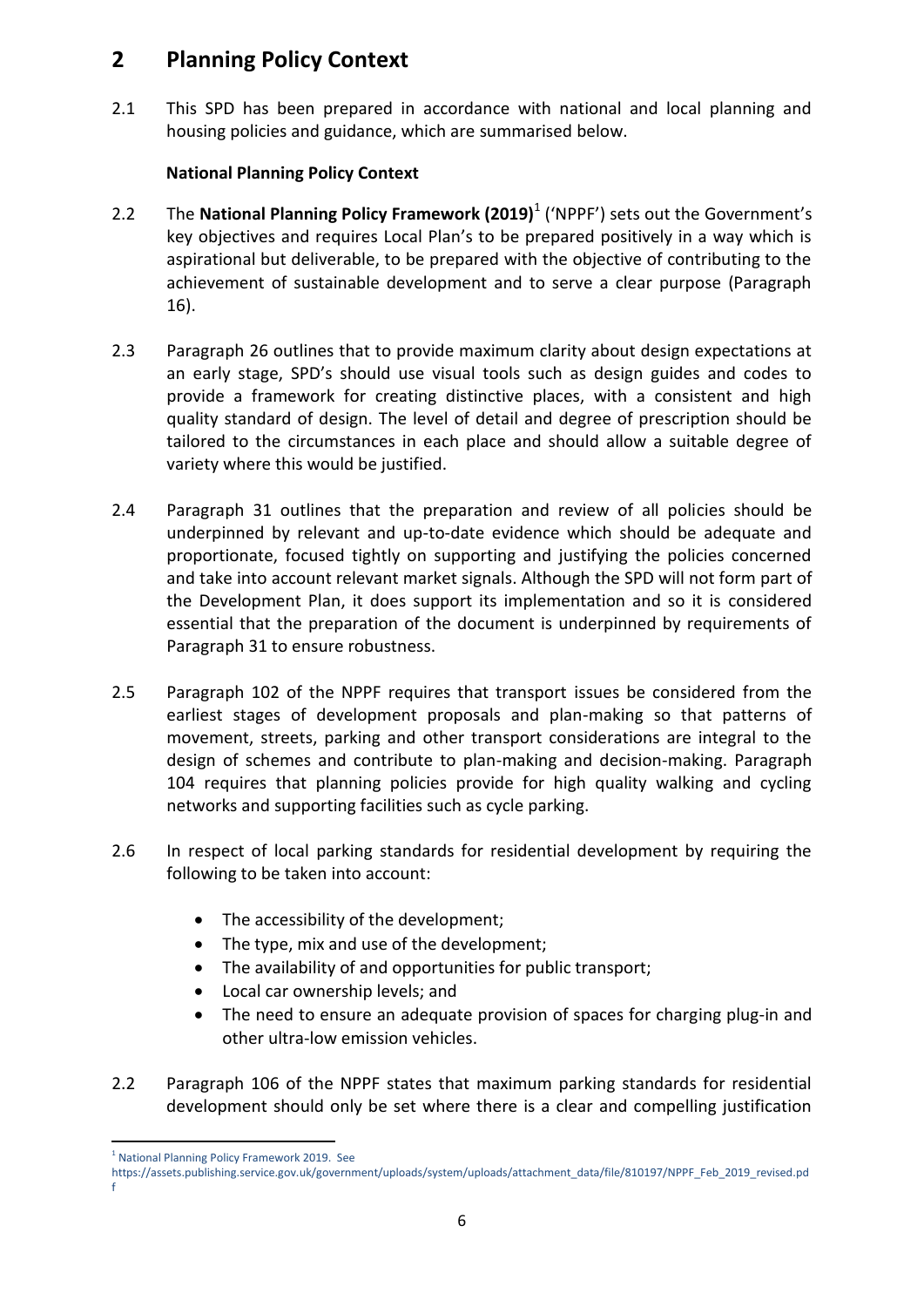that they are necessary for managing the local road network, or for optimising the density of development in city and town centres and other locations that are well served by public transport (in accordance with chapter 11 of the NPPF).

- 2.3 The **National Design Guide** sets out the characteristics of well-designed places and demonstrates what good design means in practice. It forms part of the Government's collection of planning practice guidance.
- *2.4* Paragraph 66 states that *"Well-designed places also use the right mix of building types, forms and scale of buildings and public spaces to create a coherent form of development that people enjoy. They also adopt strategies for parking and amenity that support the overall quality of the place."*
- *2.5* Paragraph 74 explains that *"Patterns of movement for people are integral to welldesigned places. They include walking and cycling, access to facilities, employment and servicing, parking and the convenience of public transport. They contribute to making high quality spaces for people to enjoy. They also form a crucial component of urban character. Their success is measured by how they contribute to the quality and character of the place, not only how well they function."*
- *2.6* Paragraph 85 highlights the importance of well-designed car and cycle parking at home. It states that *"Well-designed car and cycle parking at home and at other destinations is conveniently sited so that it is well used. This could be off-street to avoid on-street problems such as pavement parking or congested streets. It is safe and meets the needs of different users including occupants, visitors and people with disabilities. It may be accommodated in a variety of ways, in terms of location, allocation and design."* It goes on to state in Paragraph 86 that "*well-designed parking is attractive, well-landscape and sensitively integrated into the built form so that it does not dominate the development or the street scene. It incorporates green infrastructure, including trees, to soften the visual impact of cars, help improve air quality and contribute to biodiversity. Its arrangement and positioning relative to buildings limit its impacts, whilst ensuring it is secure and overlooked."*
- <span id="page-9-0"></span>*2.7* The National Design Guide requires in paragraph 87 that electric vehicle spaces and charging points are to be considered *"so they are suitably located, sites and designed to avoid street clutter".*

# **Local Planning Policy Context**

2.4 The Development Plan for the District is comprised of two parts; the Amended Core Strategy (2019) and the Allocation and Development Management Policies DPD (2013). These documents are supported by a number of Supplementary Planning Documents and Neighbourhood Plans.

# *Amended Core Strategy (2019)*

2.5 Spatial Policy 7 (Sustainable Transport) expects development proposals to provide appropriate and effective parking provision, both on and off-site and to ensure that the vehicular traffic generated does not create new, or exacerbate existing, on street parking problems nor materially increase other traffic problems.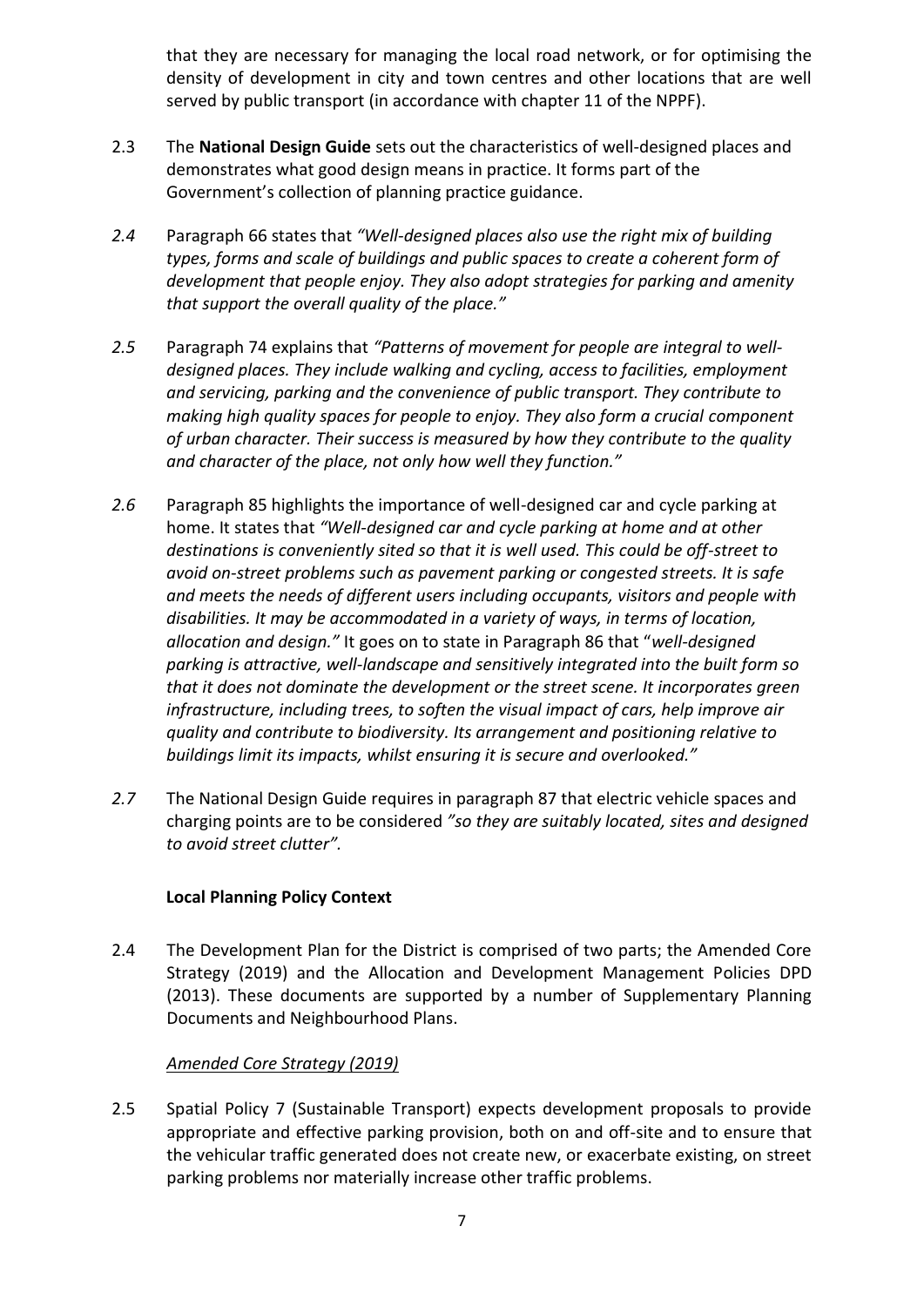2.6 Core Policy 9 (Sustainable Design) expects new development proposals to demonstrate a high standard of sustainable design that protects and enhances the natural environment and contributes to and sustains the rich local distinctiveness of the District. All new development is required to meet a number of criterion, including to provide for development that proves to be resilient in the long-term taking into account the potential impacts for climate change and varying needs of the community.

# *Allocations and Development Management Policies DPD (2013)*

- 2.7 Policy DM5 expects proposals for new development to be assessed against the following criteria; access, parking, amenity, local distinctiveness and character, trees, woodlands, biodiversity and green infrastructure, crime and disorder, ecology, unstable land, flood risk and water management and advertisements.
- 2.8 In respect of parking, the policy stipulates that parking provision for vehicles and cycles should be based on the scale and specific location of the development and development resulting in the loss of parking provision will require justification.

# *Neighbourhood Planning*

2.9 There are also a number of Neighbourhood Plans which form part of the Development Plan for the District and are relevant in the determination of planning applications, within the relevant neighbourhood areas. Many of these Neighbourhood Plans refer to parking issues. The following link provides access to the 'made' Neighbourhood Plans in the District:

<https://www.newark-sherwooddc.gov.uk/planningpolicy/madeneighbourhoodplans/>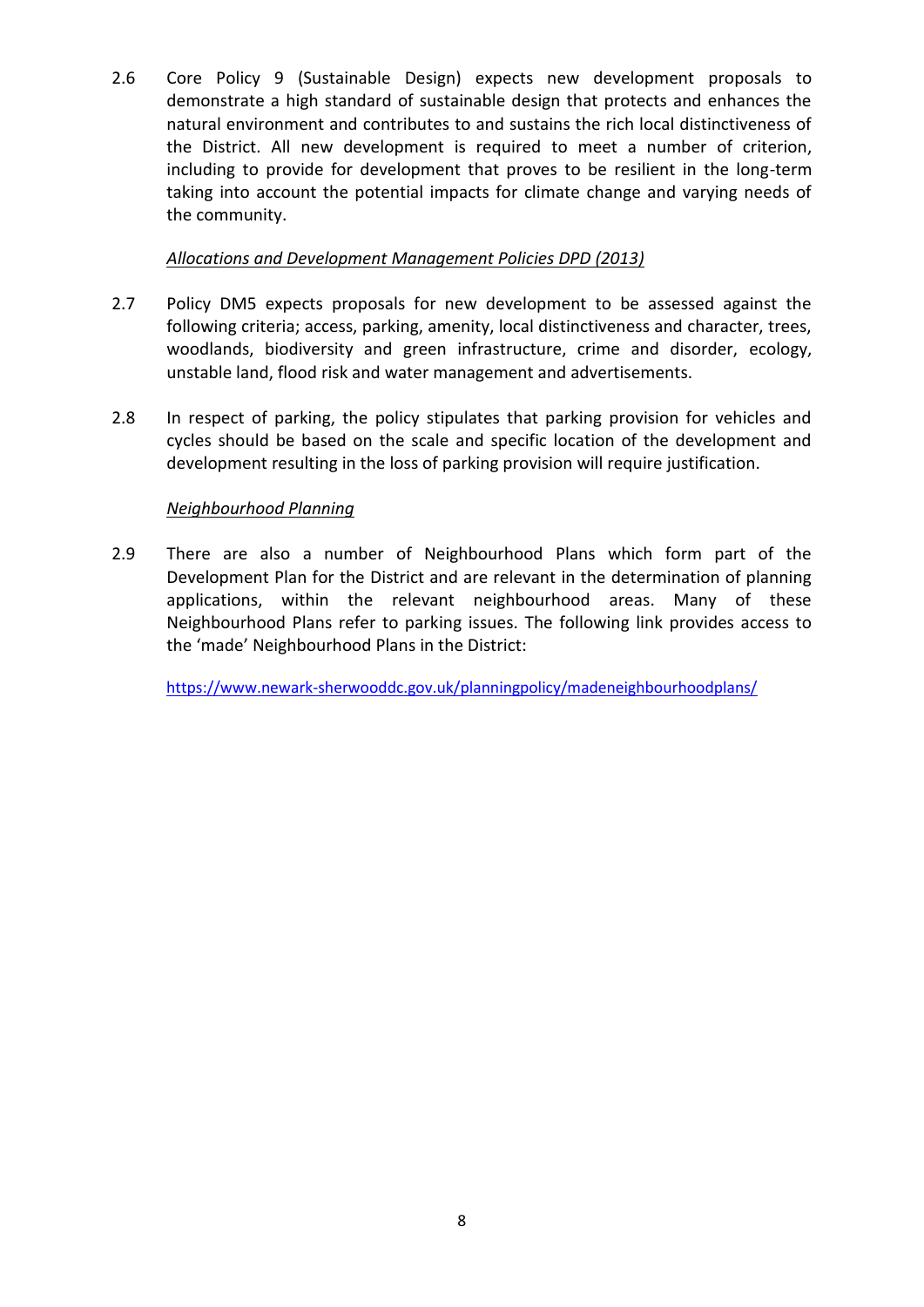# <span id="page-11-0"></span>**3 Residential Parking Standards**

3.1 The Council's residential parking standards should seek to strike a balance between providing sufficient on-site parking to meet residents' needs, environmental sustainability and good design.

```
Key Principle 1– Cycle and Car Parking Standards
```
New residential development shall provide as a minimum the required amount of cycle and car parking as set out in Table 1 below.

# **Parking Quantity Standards**

- <span id="page-11-1"></span>3.2 In order to support non-car travel minimum cycle parking requirements have also been incorporated. These cycle parking standards are set out in Table 1. There will be some flexibility to sites in rural areas.
- 3.3 Cycle parking needs to be provided as close to the front door as the car to encourage residents to cycle, particularly for short distance journeys. The use of garages for cycle parking will not be acceptable where garages are intended to be counted as a car parking space unless a longer or wider garage is provided (in line with the requirements in Chapter 4). Sheds are not considered a suitable location for cycle parking on the basis that their location and design is typically inconvenient.

| Table 1: I Toposca Cycle I arking Standards (applies to an tendres) |                            |
|---------------------------------------------------------------------|----------------------------|
|                                                                     | Cycle Parking <sup>2</sup> |
| 1 bedroom dwellings                                                 | Min. 1 space per dwelling  |
| 2 & 3 bedroom dwellings                                             | Min. 2 spaces per dwelling |
| 4 + bedroom dwellings                                               | Min. 3 spaces per dwelling |
|                                                                     |                            |

### **Table 1: Proposed Cycle Parking Standards (applies to all tenures)**

### **Additional Requirements / Notes**

The figures provided in the table above should be viewed as the expected standards as the starting point.

Provision of cycle parking in Town Centre locations will be expected to be in line with the table above. If cycle parking is not to be provided in town centre locations (for example due to sitespecific constraints relating to the reuse of historic buildings or change of use proposals), justification will be required. In addition, under-provision should be justified in a Statement submitted with the planning application.

Cycle parking needs to be provided as close to the front door as the car to encourage residents to cycle, particularly for short distance journeys. The use of garages for cycle parking will not be acceptable where garages are intended to be counted as a car parking space unless a longer or wider garage is provided (in line with the requirements in Chapter 4).

Every residential development is expected to provide long term (or overnight) cycle parking and should provide cycle parking in accordance with the standards above.

In the case of flats and other multi-occupancy buildings, it is expected that each residential unit to have its own secure cycle storage area to offer maximum security for residents' bicycles and their cycling equipment. It is however recognised that this might not always be possible.

For non-residential development, the appropriate level of parking provision will be determined using the Nottinghamshire Highway Design Guide (or equivalent design guide at the time of submission).

For mixed-use development, the starting point will be to achieve the respective levels of parking standards; Table 1 for residential element and Nottinghamshire Highway Design Guide (or equivalent) for the non-residential element.

 $\overline{\phantom{a}}$ 

 $2$  None required if garages of a suitable size are to be provided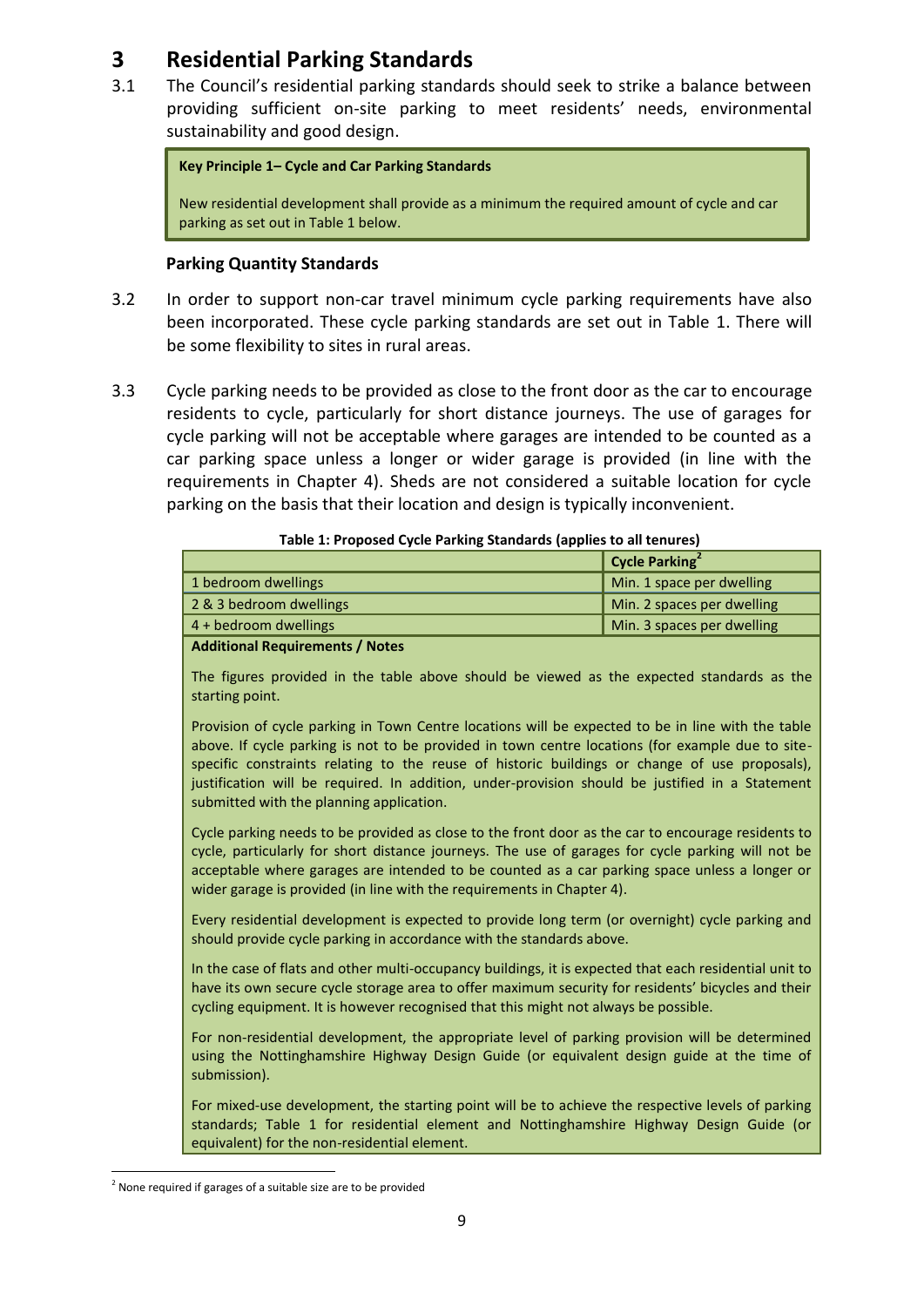- 3.4 Developers are expected to provide an adequate amount of safe parking which is appropriate to scale, location and character of the development. These standards apply to all new residential developments and do not seek to be retrospective. In applying the standards in Table 1, applicants must also take into account the additional requirements / notes set out below in the table. Table 2 provides standards based on the number of bedrooms a dwelling has.
- 3.5 Where appropriate, the Council will seek to be flexible and pragmatic towards parking provision in new residential development. Provision of adequate parking in line with expected future car ownership levels is a priority of the District Council because this can impact on whether new residential development is successful. If adequate parking provision is not delivered in new developments, then inappropriate parking will occur causing inconvenience, road safety issues and unattractive street scenes.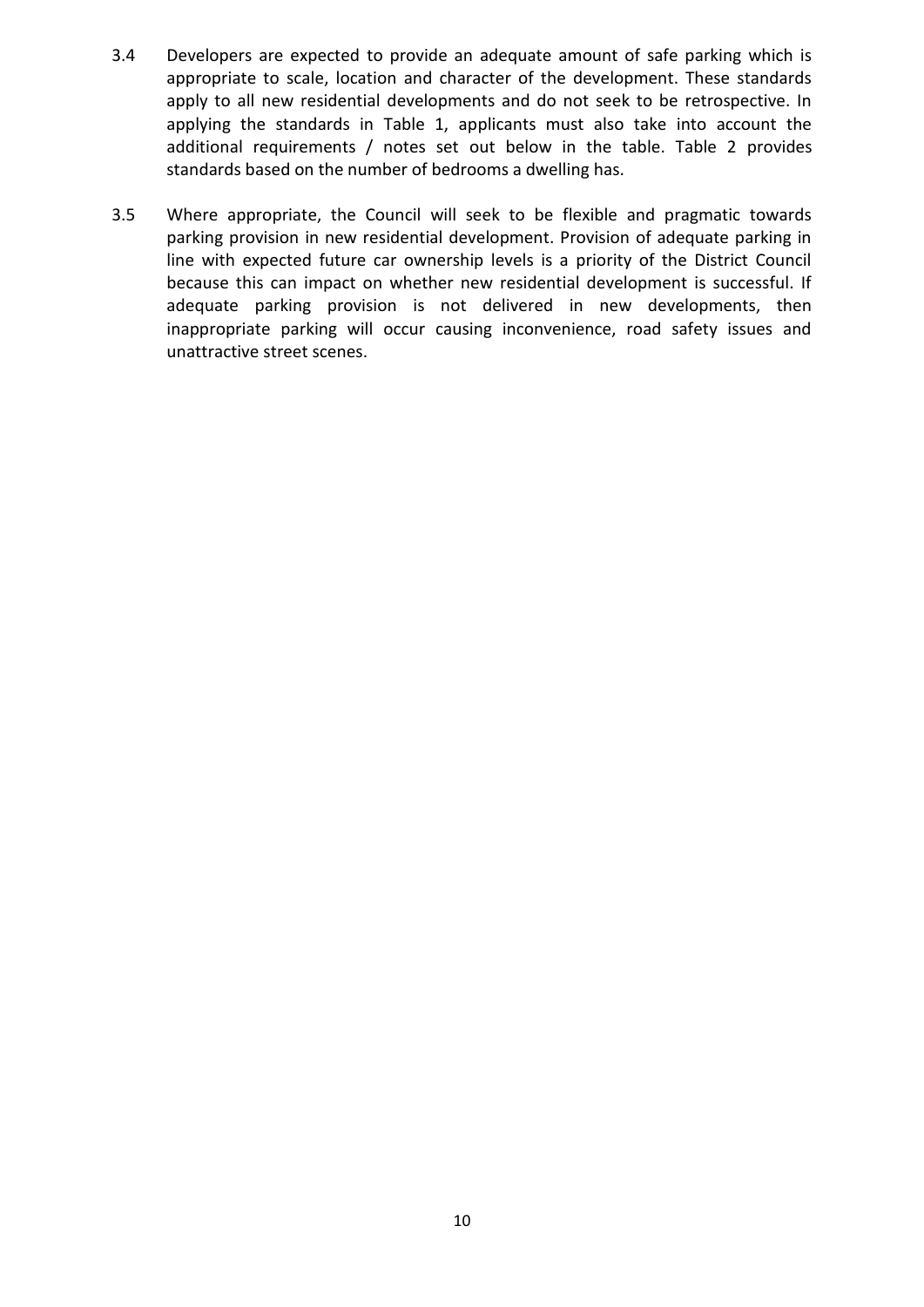#### **Table 2: Proposed Car Parking Standards (applies to all tenures)**

|                                             | <b>Newark Urban Area</b>                                                                                                                                                                                                                                                                                                                                                                                     | <b>Rest of the District</b> |
|---------------------------------------------|--------------------------------------------------------------------------------------------------------------------------------------------------------------------------------------------------------------------------------------------------------------------------------------------------------------------------------------------------------------------------------------------------------------|-----------------------------|
| 1 bedroom dwellings                         | 1 space per dwelling                                                                                                                                                                                                                                                                                                                                                                                         | 1 space per dwelling        |
| 2 bedroom dwellings                         | 2 spaces per dwelling                                                                                                                                                                                                                                                                                                                                                                                        | 2 spaces per dwelling       |
| 3 bedroom dwellings                         | 2 spaces per dwelling                                                                                                                                                                                                                                                                                                                                                                                        | 3 spaces per dwelling       |
| $\vert$ 4 + bedroom dwellings               | 3 spaces per dwelling                                                                                                                                                                                                                                                                                                                                                                                        | 3 spaces per dwelling       |
| Shared (overflow) and Visitor Parking       | Shared (overflow) and visitor parking can be accommodated on street where kerb to kerb distances allow sufficient space for car parking<br>on one or both sides of the street. If kerb to kerb distances are modest, the risk of pavement parking increases. In this instance, the<br>council will seek some off street, unallocated car parking provision. This will be determined on a case by case basis. |                             |
| Retirement / sheltered / extra care housing | To be determined on a case by case basis demonstrated by a Transport Assessment, Transport Statement or Travel Plan as appropriate.<br>Survey data of comparable sites and explanation of anticipated car levels relating to the particular care model being proposed will be<br>required. Ambulance and mini-bus siting should also be considered as well as parking for mobility scooters.                 |                             |

#### **Additional Requirements / Notes**

To accord with Spatial Policy 7 (bullet 5) of the Amended Core Strategy, the District Council will seek the minimum car parking standards as outlined in the table above for new residential development. These figures should be viewed as the expected minimum standards as the starting point. This includes Houses in Multiple Occupation that require planning permission. Where bungalows are proposed, consideration should be given to the secure storage of mobility scooters.

Newark Town Centre (as defined in the Allocations and Development Management DPD) has a range of parking facilities and good public transport connections therefore the Council would not normally expect residential car parking space requirements to be met as part of proposals on town centre sites. In some additional circumstances, where appropriate, such as on the edge of Newark Town Centre and the centre of service centres (as defined within the Amended Core Strategy) or in the redevelopment and reuse of historic buildings in sustainable locations, the District Council will consider car parking provision below the standards set out in above. Under-provision should be justified in a Statement submitted with the planning application.

A garage (integral and detached) will only be counted towards parking space provision if it complies with the design requirements set out in Chapter 4.

For non-residential development, the appropriate level of parking provision will be determined using the Nottinghamshire Highway Design Guide (or equivalent design guide at the time of submission).

For mixed-use development, the starting point will be to achieve the respective levels of parking standards; Table 2 for the residential element and Nottinghamshire Highway Design Guide (or equivalent) for the non-residential element.

To accord with Spatial Policy 7 (bullet 6), where development is proposed in areas where an existing deficiency is identified and it is likely to exacerbate these at the expense of highway safety, the Council will seek to secure sufficient off-street parking to provide for the needs of the development. Where proposals involve loss of off-street parking they should be accompanied by an assessment and justification of the impact. Development resulting in the loss of car parking provision will also require justification.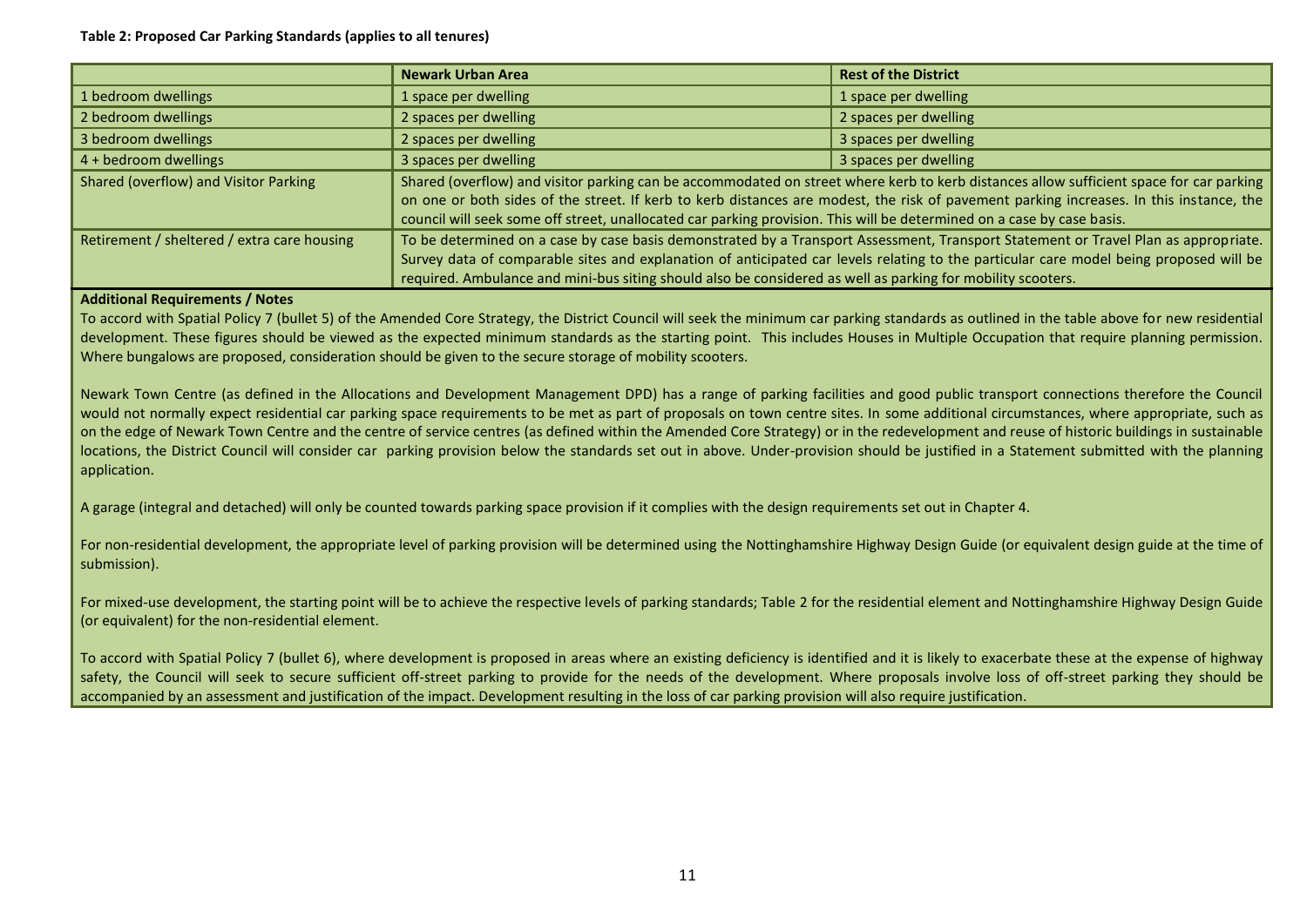# <span id="page-14-0"></span>**4 Parking Design and Layout in Residential Developments**

- 4.1 Spatial Policy 7 (bullet 5) requires development proposals to provide appropriate and effective parking provision. CP9 requires all new development is required to meet a number of criterion, including to provide for development that proves to be resilient in the long-term taking into account the potential impacts for climate change and varying needs of the community. Therefore the parking design and layout in new residential development is important to support this supplementary planning guidance.
- 4.2 As well as achieving the appropriate levels of parking provision within the development, the design, location, layout and futureproofing of the parking spaces will also influence the success of the development. Displaced parking is a significant issue of concern to our communities. It also affects the visual amenity of the streetscape and can significantly compromise the use of streets as social spaces. It also frustrates the ability of pedestrians, particularly those with visual or physical restrictions, to use streets safely and easily. The causes of displaced parking can be attributed to the lack of sufficient parking provision, over reliance on tandem parking, narrow kerb to kerb distances (carriageway widths), over reliance on counting garages as parking spaces, lack of shared/visitor parking but also remote, isolated and poorly designed rear car parking courtyards.
- 4.3 A poorly designed residential development can often lead to inappropriate on-street vehicle parking due to:
	- Poor layout;
	- Poor configuration of individual plots (off-plot parking)
	- Poorly located and designed parking courts;
	- Failure to provide on-plot or allocated parking can increase on-street parking which can be a hazard to pedestrians / disabled etc.;
	- Garages of insufficient size.

# **Design, Location and Layout of Car Parking Spaces**

- <span id="page-14-1"></span>4.4 It is important that new residential development not only provides adequate parking but that it is also fully integrated into the design. The location and design of vehicle parking has a fundamental bearing on the density, design and quality of a scheme. The Council not only endorses Building for a Healthy Life, but has developed further local good design principles, as set out below.
- 4.5 All developments should contribute positively to the creation of well-designed buildings and spaces. Through good design, practical and meaningful places can be created and sustained over the longer term. Good design is essential in creating places that work well and looks good. The following design principles are expected in new housing developments, and where absent then this will require justification: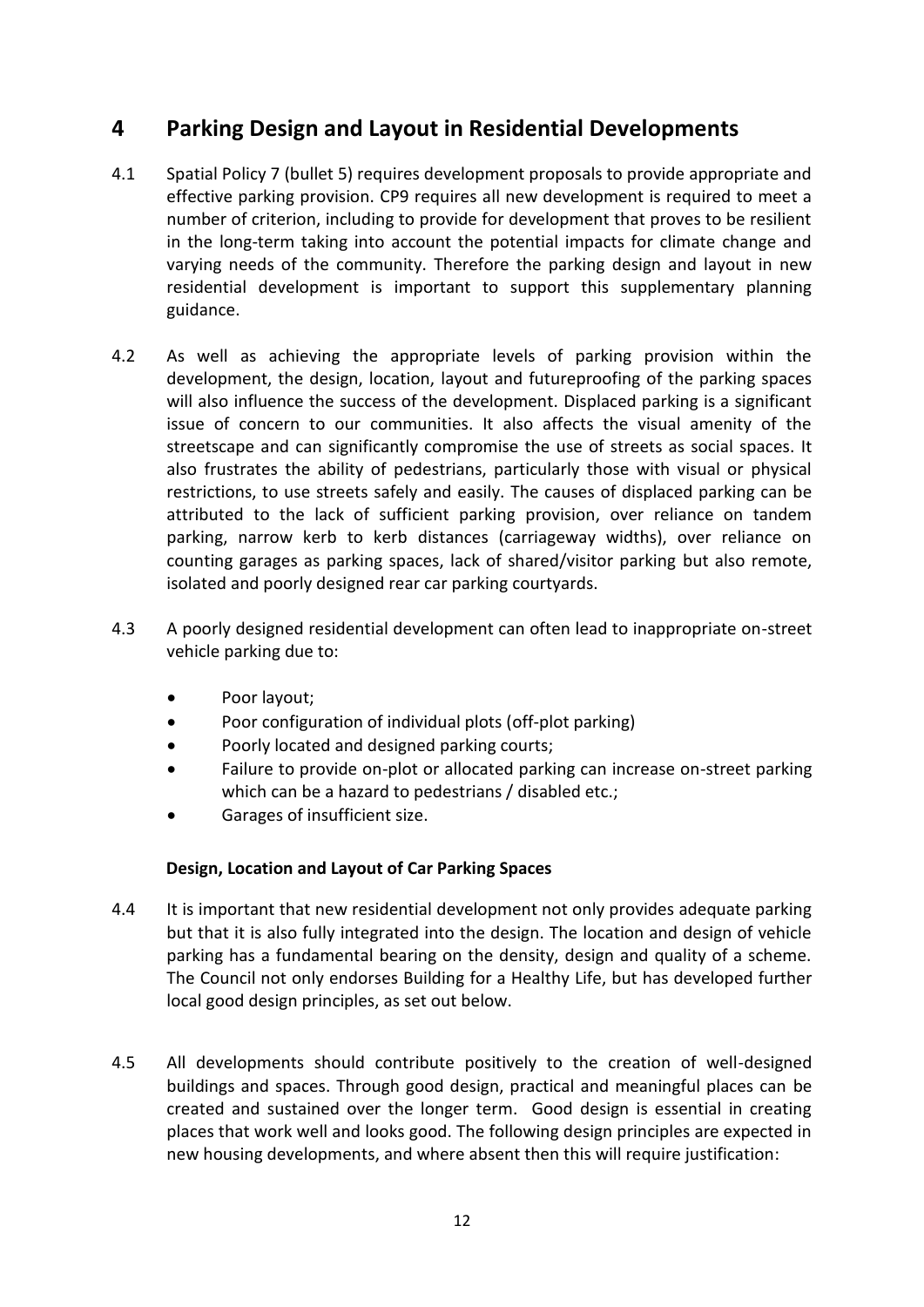#### **Key Principle 2- Design, Location and Layout of Car Parking Spaces**

All new housing development will be expected to design car parking as follows:

- New residential development will use Building for a Healthy Life (Cycle and Car Parking) or any superseding document to aid discussions and design proposals about any proposed residential development in respect of the design and location of car parking. This will support Spatial Policy 7 (Sustainable Transport) of the Amended Core Strategy (bullet 5) which seeks to provide appropriate and effective parking provision, both on and off-site.
- The preference is to provide parking on the plot of individual dwellings and where residents can see their cars from within their home (i.e. parking to the front or side of the property); tandem parking will not normally be supported.
- On-plot parking solutions such as parking behind the building line (i.e. between individual dwellings) or in front of the building line where an equal amount of space to the surface parking area is provided for soft landscaping;
- Frontage parking can have a detrimental effect on the street scene. A maximum of four bays (to be counted as four parking spaces) are permitted in a line before a minimum break equal in size (length and width) is provided for soft landscaping. Soft landscaping will be designed to be taller than cars, as such trees will be required. Rows of frontage parking of four bays will only be permitted on one side of the street.
- The surface finish of the driveway, particularly in the settlement boundary, should be entirely smooth and hard and must be incorporated into a wider sustainable drainage scheme. A loose surface finish will be resisted in most circumstances, however this may be an inappropriate design solution in rural areas.
- Parking spaces (not including garages) must be a minimum of 3m x 5.5m (or relevant measurements at the time of submission as contained within the Nottinghamshire Highway Design Guide) with an additional 0.5m if bounded by a wall, fence, hedge, line of trees or other similar obstruction on one side and 1m if bounded on both sides.
- If garages are to be counted as a car parking space they will be required to have clear internal dimensions of at least 3.3m x 6m per single garage space (including integral garages) with a minimum door width of 2.4m or 6m x 6m per double garage space with a minimum door width of 4.2m (or most up-to-date dimensions outlined in the relevant Nottinghamshire Highway Design Guide at the time of submission). The applicant will also be required to demonstrate that there is suitable storage provision for items usually stored within a garage (including bicycles if the developer is counting garages as cycle storage). If these two elements are not met, the garage will not be counted as a car parking space. Additional depth and/or width may be required where it cannot be demonstrated that garages have suitable storage provision.
- Rear parking courts will be strongly resisted due to the cost of quality implementation (often results in poor quality, unattractive and unsafe environments) and the widespread preference of residents to park as close to their front door as possible. Where they are used, they will be required to meet the requirements set out in Appendix 3.

### <span id="page-15-0"></span>**Electric Vehicle Charging Infrastructure**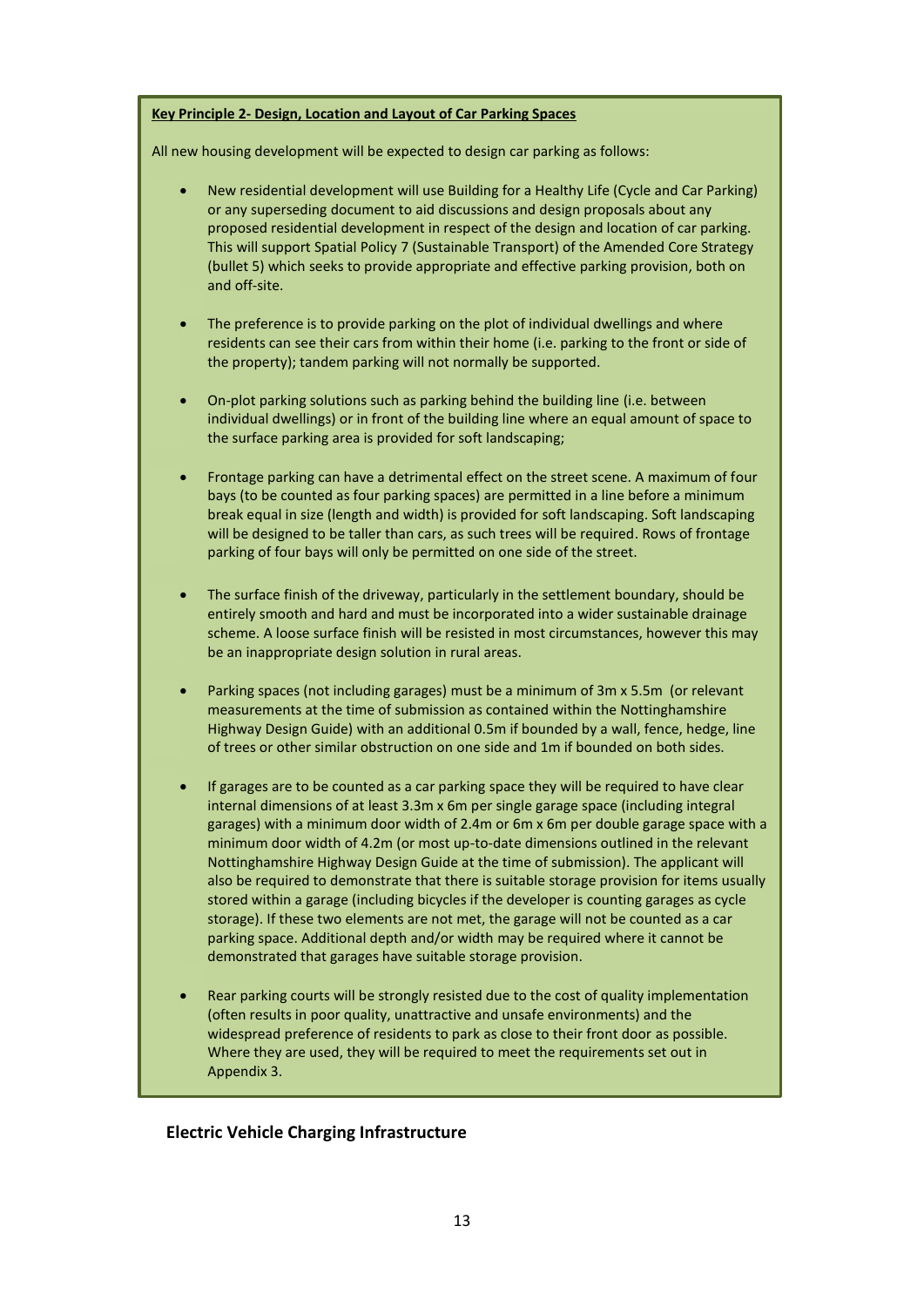- 4.6 From 2035, the Government are seeking a ban on selling new petrol, diesel or hybrid cars in the UK. Futureproofing new development is important because not only does it assist the transition to electric vehicles, it also ensures any connection upgrades required as a result of an increased demand for charging points are done at the time of installation rather than as part of a retrofit. As this is more cost-effective, it will encourage future occupants to consider a switch to electric vehicles if the cost of doing so is less.
- 4.7 The Council will expect the following on new residential developments:

### **Key Principle 3- Electric Vehicle Charging Infrastructure**

All new housing developments shall provide the following recommended minimum specification:

- Each dwelling shall be provided with 1 fast charge socket connect with a 32 amp radial circuit which is directly wired to an appropriate RCD at the consumer unit and shall comply with the relevant version of the 'Minimum Technical Specification – Electric Vehicle Homecharge Scheme (EVHS)';
- The socket shall be located where it is easily accessible from a dedicated parking bay;
- In the case residential developments do not provide one space per dwelling (e.g. an apartment scheme in the town centre) or provide unallocated parking spaces, it is expected that each parking space will still meet the above recommendation specification.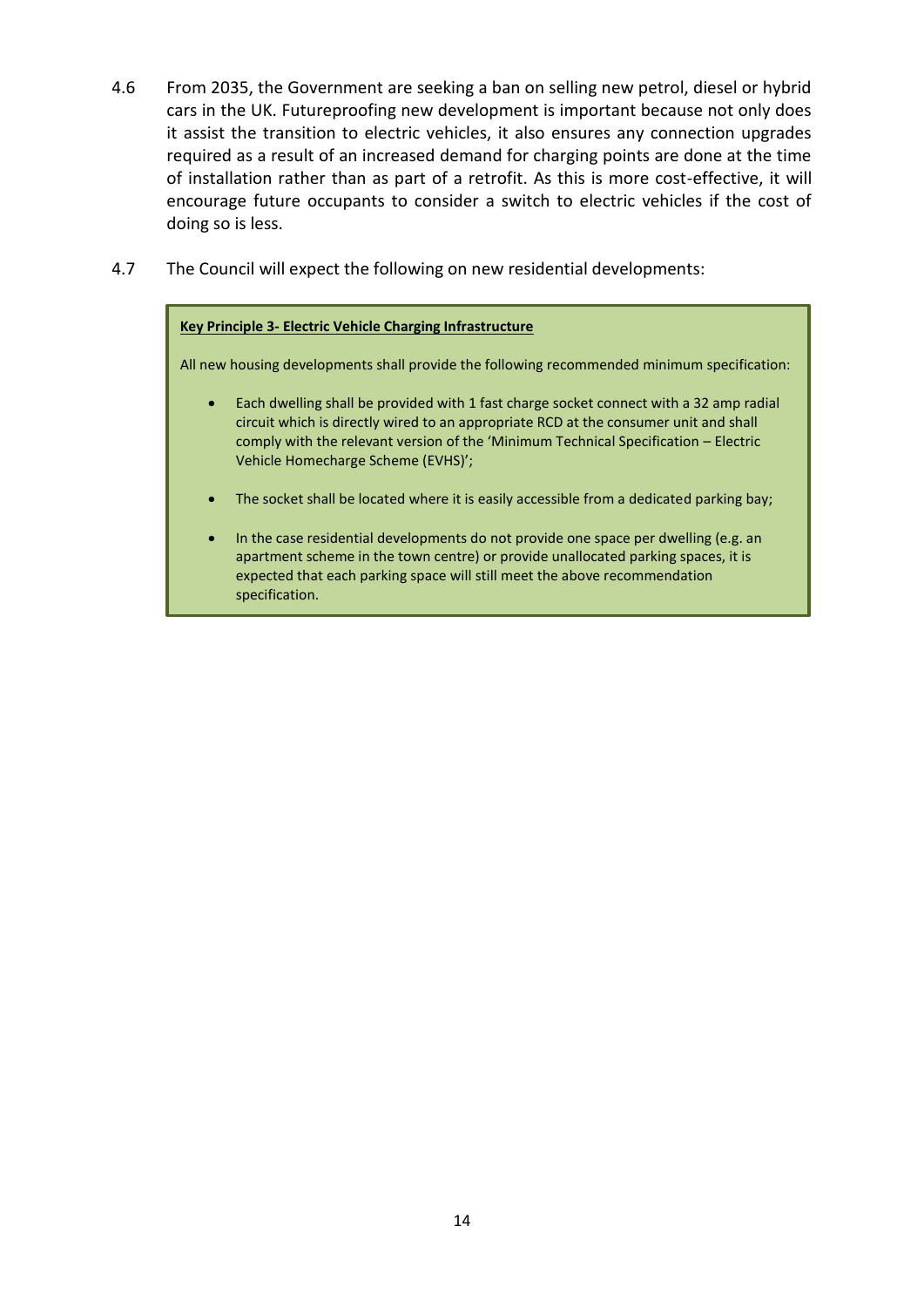# <span id="page-17-0"></span>**5 Monitoring and Review**

5.1 Review and monitoring are key aspects of the Government's approach to the planning system. They are crucial to the successful delivery of the Development Plan. A review will be undertaken within the next 5 years to ensure that the SPD continues to be consistent with the Development Plan including whether the technical requirements need to be reviewed and adjusted and to reflect any changes in technology. The case study exercise will also be repeated containing new developments approved with the parking standards in this SPD.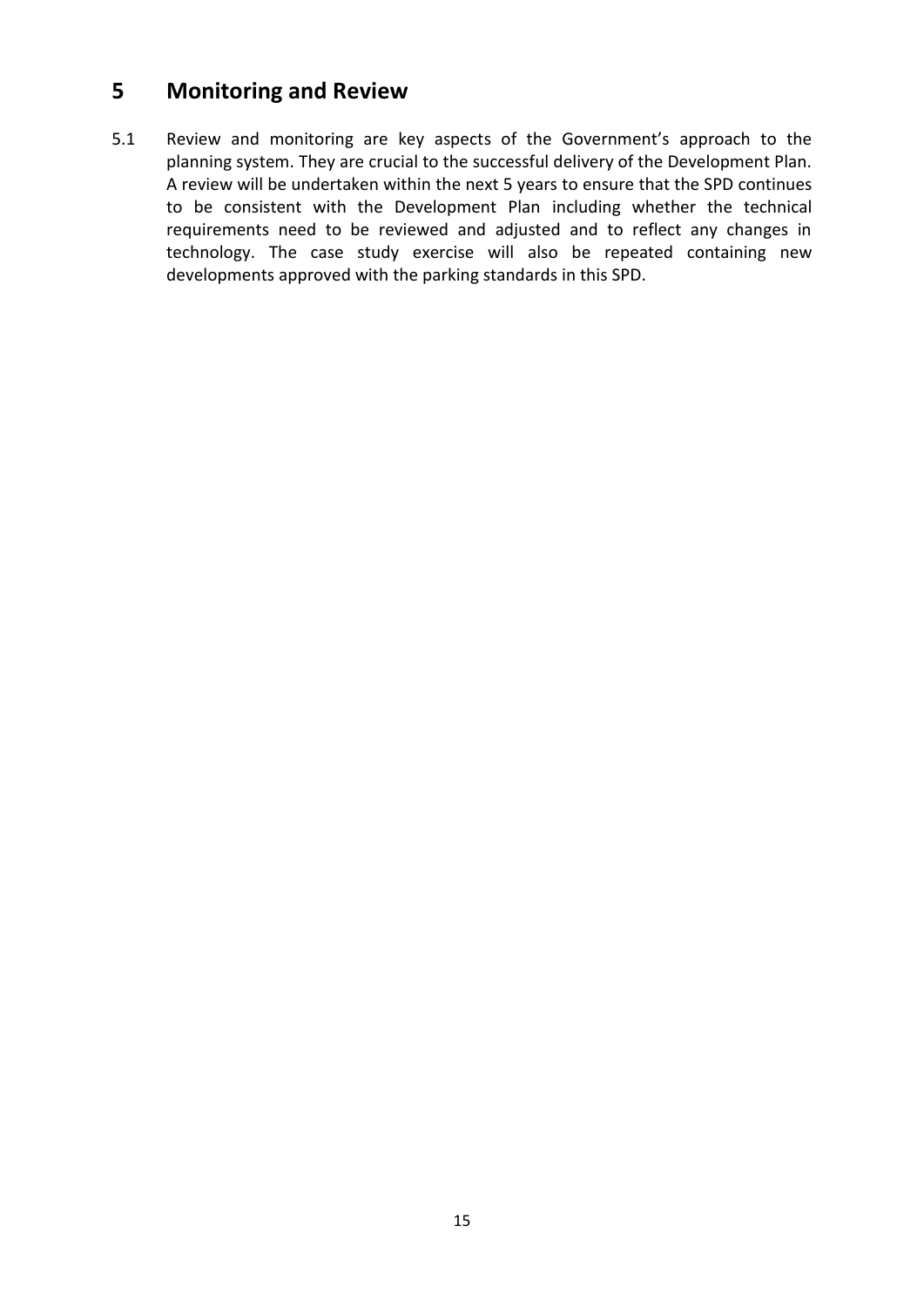# **6 Consultation and Next Steps**

6.1 The Council is seeking responses to the following questions in relation to the Residential Parking and Design Guide SPD:

# **Question 1**

- a) Do you agree with the proposed role and scope of the Residential Parking and Design Guide SPD?
- b) Please provide further comment if there is anything you would change in relation to the proposed role and scope of the SPD.

# **Question 2**

- a) Does the SPD provide sufficiently clear guidance on what will be sought in relation to parking on new residential development?
- b) Please provide further comment if there is anything you would change in relation to the clarity of the document.

# **Question 3**

- a) Do you think integral garages should be counted as car parking space(s)? Please provide an explanation.
- b) Do you think bicycles and mobility scooters should be stored in garages or elsewhere?

### **Question 4**

Do you think the car parking standards should differentiate between Newark Urban Area and the rest of the district? Do you think there should be one standard applicable to the whole district? Please provide an explanation.

# **Question 5**

Do you think that 1 bedroom dwellings should be required to provide 1 parking space or 2 parking spaces? Please provide an explanation.

# **Question 6**

- a) Do you think the residential parking standards should include provision for visitor parking?
- b) Do you think apartments should provide visitor parking spaces?

# **Question 7**

Do you have any other comments on the SPD?

# **Next Steps**

Following consultation on this draft SPD, a final SPD will be prepared. The feedback received from this consultation will be used to help inform any final amendments to the SPD. The Council will then adopt the SPD and it will become a material consideration in making decisions on planning applications.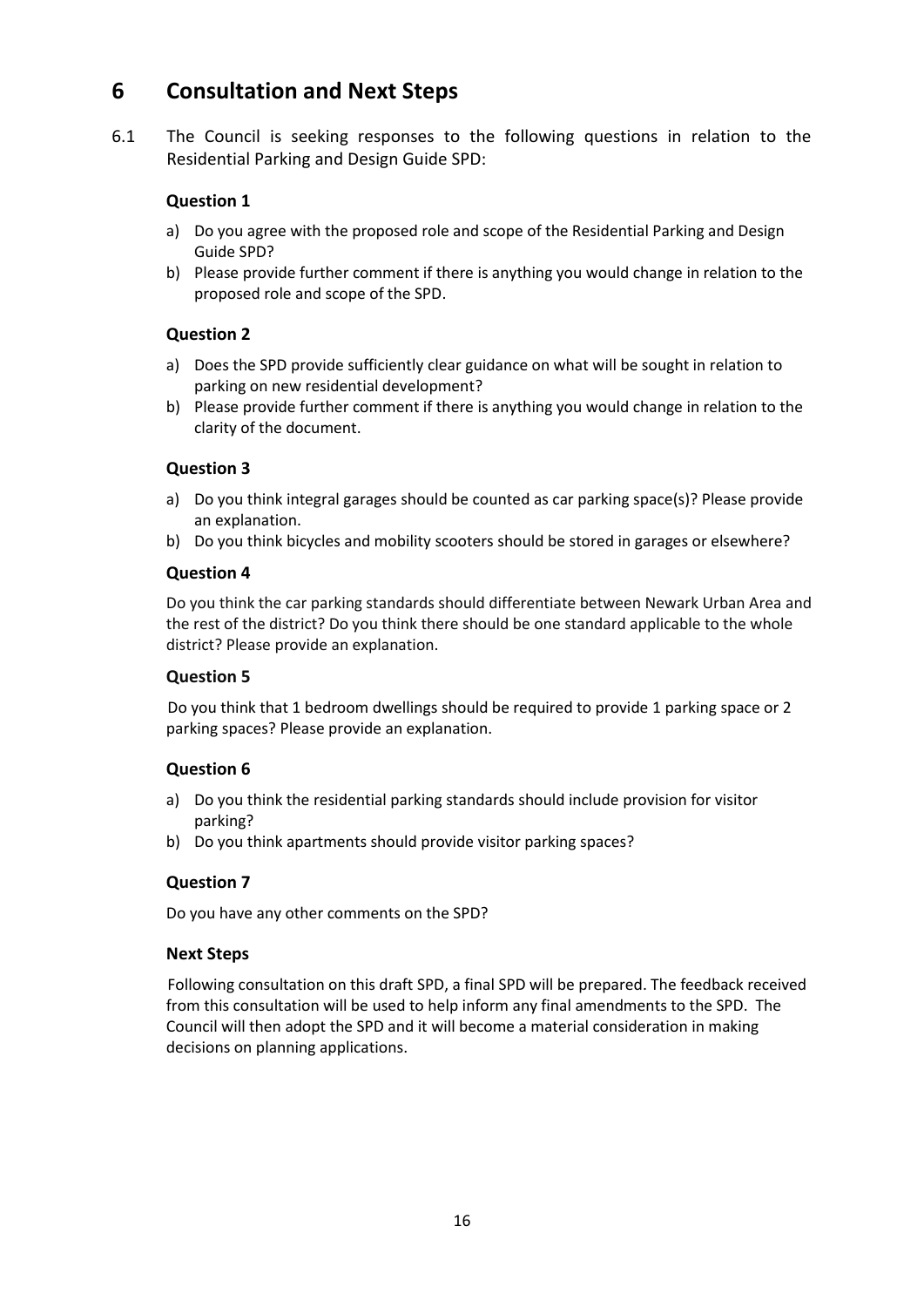# <span id="page-19-0"></span>**Appendix 1: Glossary of Terms**

| <b>Amended Core Strategy</b>                               | A Newark & Sherwood District planning policy document<br>that forms part of the Local Plan / LDF and was adopted<br>in March 2019. This document sets out the spatial policy<br>framework for delivering the development and change<br>needed to realise the District Council's vision for the<br>District up to 2033.                                                                                                  |
|------------------------------------------------------------|-------------------------------------------------------------------------------------------------------------------------------------------------------------------------------------------------------------------------------------------------------------------------------------------------------------------------------------------------------------------------------------------------------------------------|
| <b>Building for a Healthy</b><br>Life                      | The 2020 update to Building for Life 12 endorsed by<br>Homes England, NHS England and NHS Improvement.                                                                                                                                                                                                                                                                                                                  |
| <b>Building for Life</b>                                   | A measurement of the quality of development initiated<br>by the Commission for Architecture and the Built<br>Environment (CABE).                                                                                                                                                                                                                                                                                        |
| Futureproofing                                             | Design new development so that it will continue to be<br>successful in the future if the situation changes (i.e. a<br>switch to electric vehicles).                                                                                                                                                                                                                                                                     |
| <b>Integral Garage</b>                                     | An integral garage is an attached garage that is built<br>within the walls of the main property and is an element<br>of the building's structure.                                                                                                                                                                                                                                                                       |
| Mixed-Use Development                                      | Development projects that comprise a mixture of land<br>uses, or more than just a single use.                                                                                                                                                                                                                                                                                                                           |
| Multi-Occupancy<br><b>Buildings</b>                        | A property rented out by at least 3 people who are not<br>from 1 'household' but share facilities like the bathroom<br>and kitchen.                                                                                                                                                                                                                                                                                     |
| <b>National Planning Policy</b><br>Framework               | Sets out the Government's economic, environmental<br>and social planning policies for England.                                                                                                                                                                                                                                                                                                                          |
| Perpendicular Parking                                      | Cars are parked side by side, perpendicular to an isle of<br>curb.                                                                                                                                                                                                                                                                                                                                                      |
| Private Electric Vehicle<br><b>Charging Points (EVCPs)</b> | Off street charging points within the curtilage of a<br>dwelling can be post mounted or wall mounted to<br>charge electric vehicles.                                                                                                                                                                                                                                                                                    |
| <b>Service Centres</b>                                     | Refers to the District's fairly large settlements below the<br>Sub-Regional Centre of Newark in the settlement<br>hierarchy. These locations either serve large rural areas<br>or grew to support coal mining communities and<br>possess a wide range of services.                                                                                                                                                      |
| <b>Supplementary Planning</b><br>Document                  | Provides further detail to explain how the policies in a<br>Core Strategy, Local Plan or other Development Plan<br>Document will be implemented. They can be used to<br>provide further guidance for development on specific<br>sites, or on particular issues, such as parking standards.<br>SPD's are capable of being a material consideration in<br>planning decisions but are not part of the Development<br>Plan. |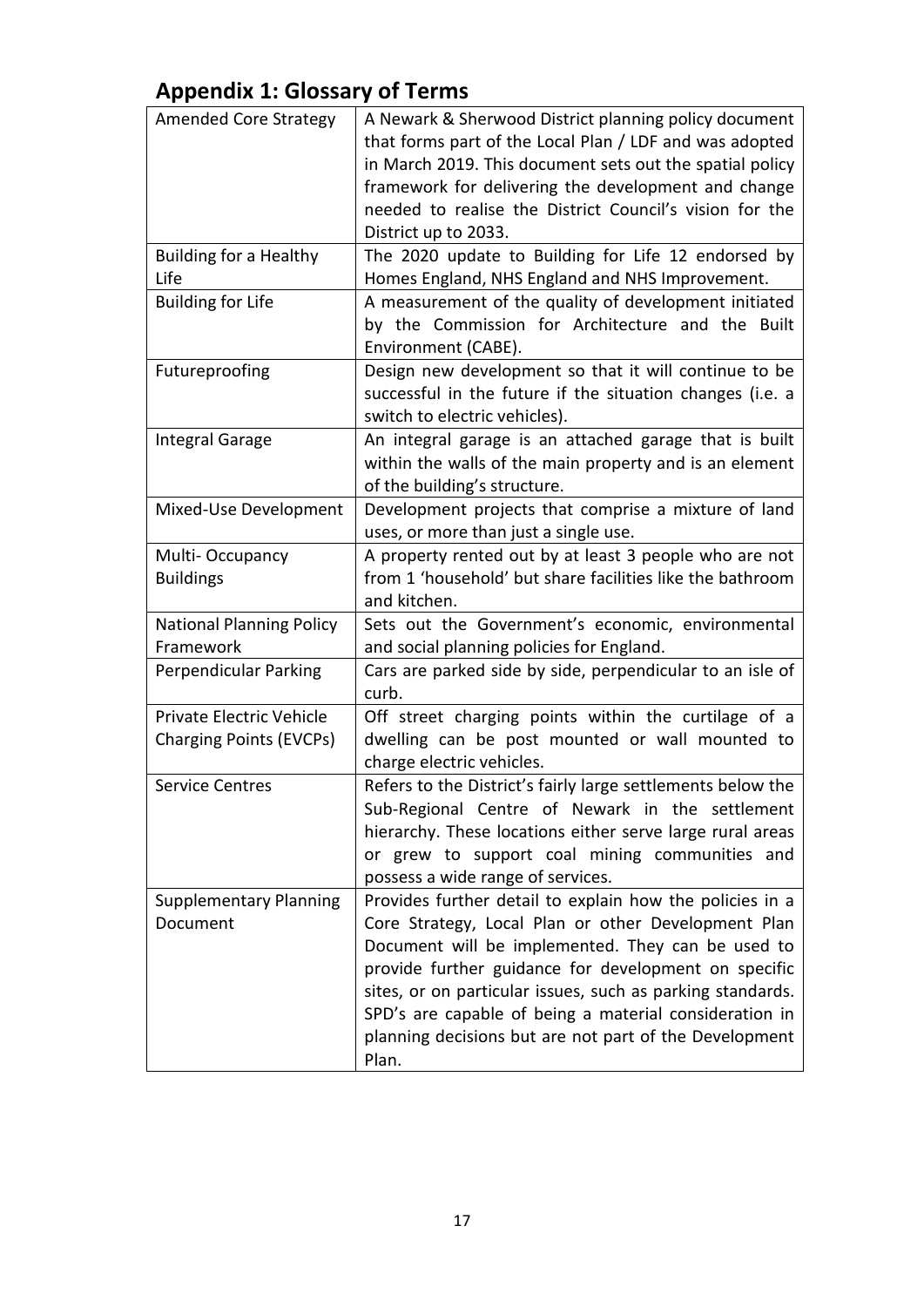# **Appendix 2: Building for a Healthy Life (July 2020)**

- <span id="page-20-0"></span>A2.1 Building for a Healthy Life is the industry standard, endorsed by Government, for the design of new and growing neighbourhoods. This document was published in July 2020 and is an update to Building for Life 12.
- A2.2 Examples of good practice are highlighted in the document by a green light and poor practice is highlighted with a red light. An amber light is assigned to an element of design that is considered to fall between a green and a red traffic light. Car and cycle parking forms part of the 'Streets for All' principles and is relevant to this SPD and should be referred to in designing new residential developments within this District.
- A2.3 Building for a Healthy Life identifies that the following is needed:
	- Provide secure cycle storage close to people's front doors so that cycles are as convenient to choose as a car for short trips;
	- Integration of car parking into the street environment;
	- Anticipate realistic levels of car parking demand, guarding against displaced and anti-social parking; thinking about the availability and frequency of public transport.
	- Avoid confusing car ownership with car usage;
	- Creative solutions for attractive, convenient and safe cycle parking or higher density developments (such as apartment buildings);
	- Generous landscaping to settle frontage car parking into the street;
	- Shared and unallocated parking.
- A2.4 The document also identifies what a 'green' traffic light looks like:
	- At least storage for one cycle where it is as easy to access to the car;
	- Secure and overlooked cycle parking that is as close to (if not closer) than car parking spaces (or car park drop off bays) to the entrances of schools, shops and other services and facilities;
	- Shared and unallocated on street car parking;
	- Landscaping to help settle parked cars into the street:
	- Frontage parking where the space equivalent to a parking space is given over to green relief every four bays or so;
	- Anticipating and designing out (or controlling) anti-social car parking;
	- A range of parking solutions;
	- Small and overlooked parking courtyards, with properties within courtyard spaces with ground floor habitable rooms;
	- Staying up to date with rapidly advancing electric car technology;
	- More creative cycle and car parking solutions.
- A2.5 The document also identifies what a 'red' traffic light looks like:
	- Providing all cycle storage in gardens and sheds;
	- Over reliance on integral garages with frontage driveways
	- Frontage car parking with little or no softening landscaping;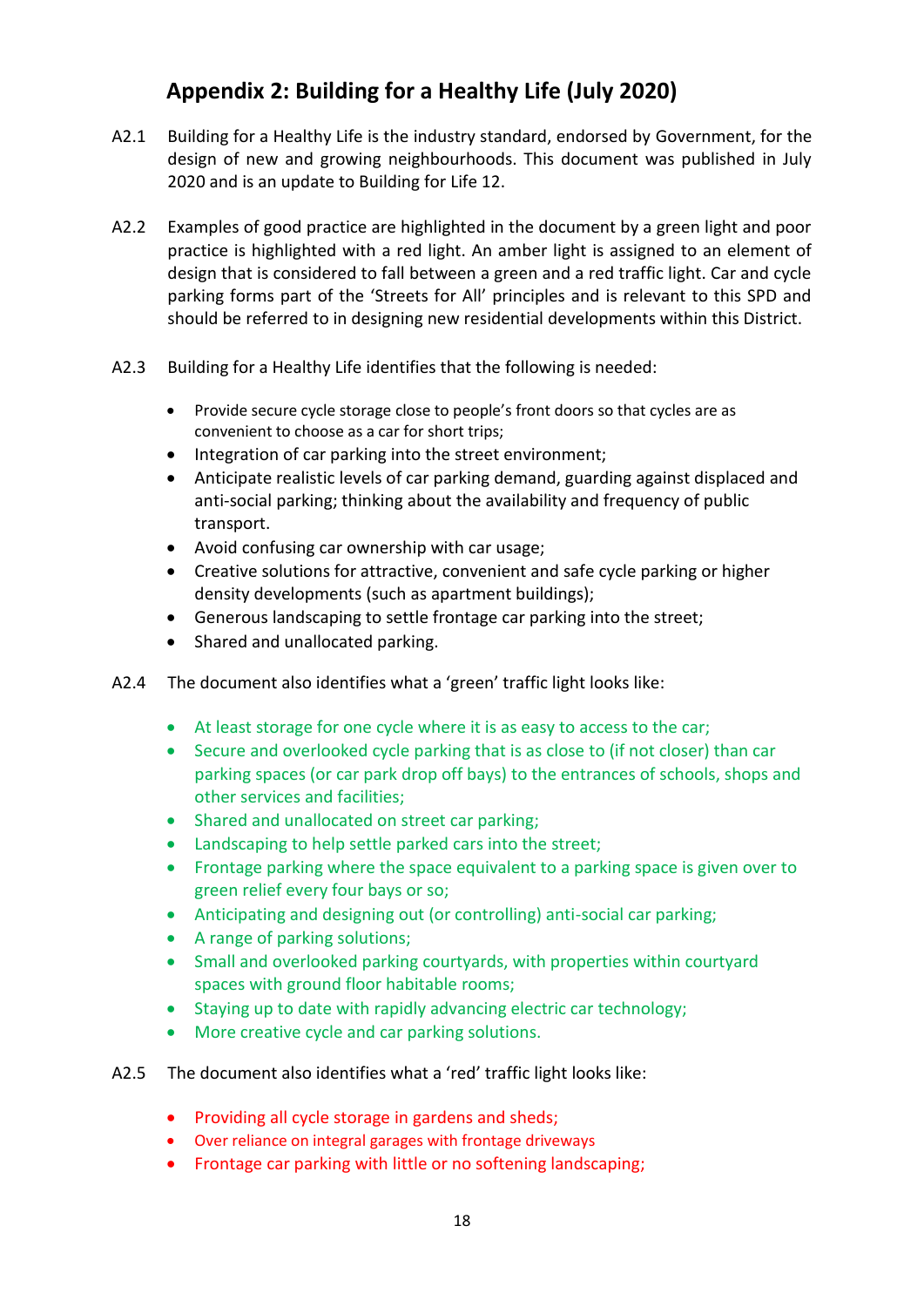- Parking courtyards enclosed by fencing; poorly overlooked, poorly lit and poorly detailed;
- Over-reliance on tandem parking arrangements;
- Failing to anticipate and respond to displaced and other anti-social parking;
- Views along streets that are dominated by parked cars, driveways or garages;
- Car parking spaces that are too narrow making it difficult for people to use them;
- Cycle parking that is located further away to the entrances to shops, schools and other facilities than car parking spaces and drop off bays;
- Relying on garages being used for everyday car parking.
- A2.6 The Council will expect developers to utilise Building for a Healthy Life (Car and Cycle Parking) to ensure that layouts provide convenient, secure and attractive parking in a manner which will realistically cater for the requirements of future users. Access and parking should not dominate the design of new residential development.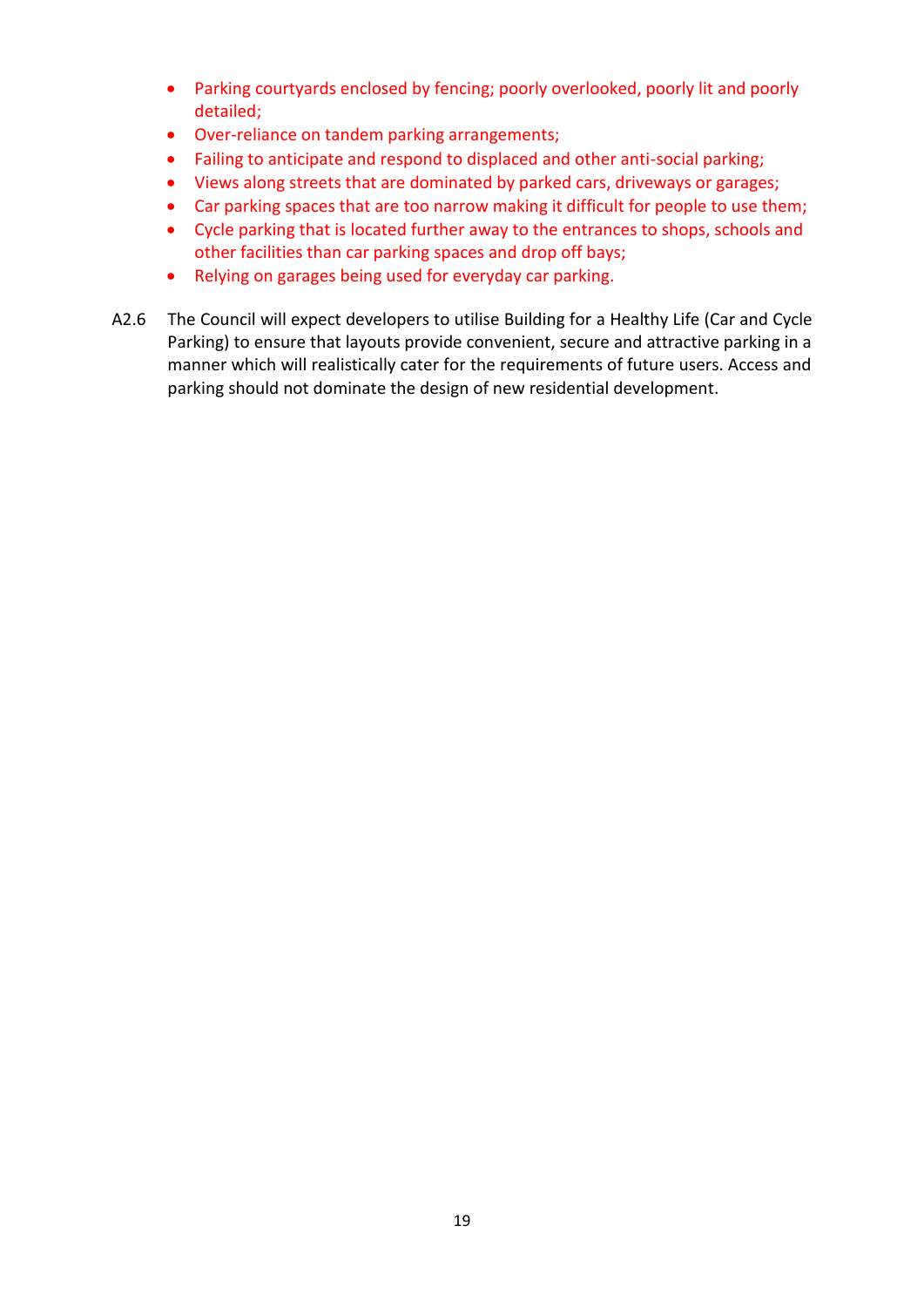# **Appendix 3: Rear Parking Courtyards Design Requirements**

- A3.1 The Council strongly discourages the use of rear parking courtyards due to the cost of quality implementation (often resulting in poor quality, unattractive and unsafe environments) and the widespread preference of residents to park as close to their front door as possible.
- A3.2 The Council will permit the occasional use of parking courtyards subject to a series of design criteria being fully adhered to:
	- The design principles are designed to ensure that attractive and safe places are created.
	- Applicants are strongly advised to factor the costs associated with these design requirements prior to committing legally to a land purchase, particularly where courtyards are intended to provide parking for affordable housing. The Council will strongly resist efforts by applicants to reduce the design quality of parking courtyards through the discharge of condition process.
	- Unless enclosed by automatic gates that only permit access to those residents that require access, courtyards will be considered part of the public realm. These courtyards must therefore be designed as good quality public spaces, with the following design features required.
	- Courtyards must be limited to a maximum of ten spaces (including any garage and/or car port/parking barn spaces) and must serve no more than five properties.
	- Clear sightlines must be provided in to and within the courtyard. Hidden corners or recessed parking bays must be avoided. The number of access points should be afforded careful consideration, balancing the need for strong pedestrian connectivity through and within the site with community safety.
	- A property must be located at the entrance to the courtyard to offer surveillance opportunities. The principal elevation of this property must be orientated to face towards the route by which the courtyard is accessed.
	- At least one property is to be located within the courtyard to offer opportunities for natural surveillance.
	- In order to ensure good levels of surveillance opportunity, properties located at the entrance to and within the courtyard must include ground floor windows serving habitable rooms. Therefore a flat over garage unit may complement but must not substitute the need for a dwelling in the form of a house or bungalow.
	- Block surfacing with parking bays in either: the same block, contrasting block or tarmac. Individual parking bays must be discreetly delineated with blocks and individual bays discreetly numbered with a metal plate affixed to either the kerb